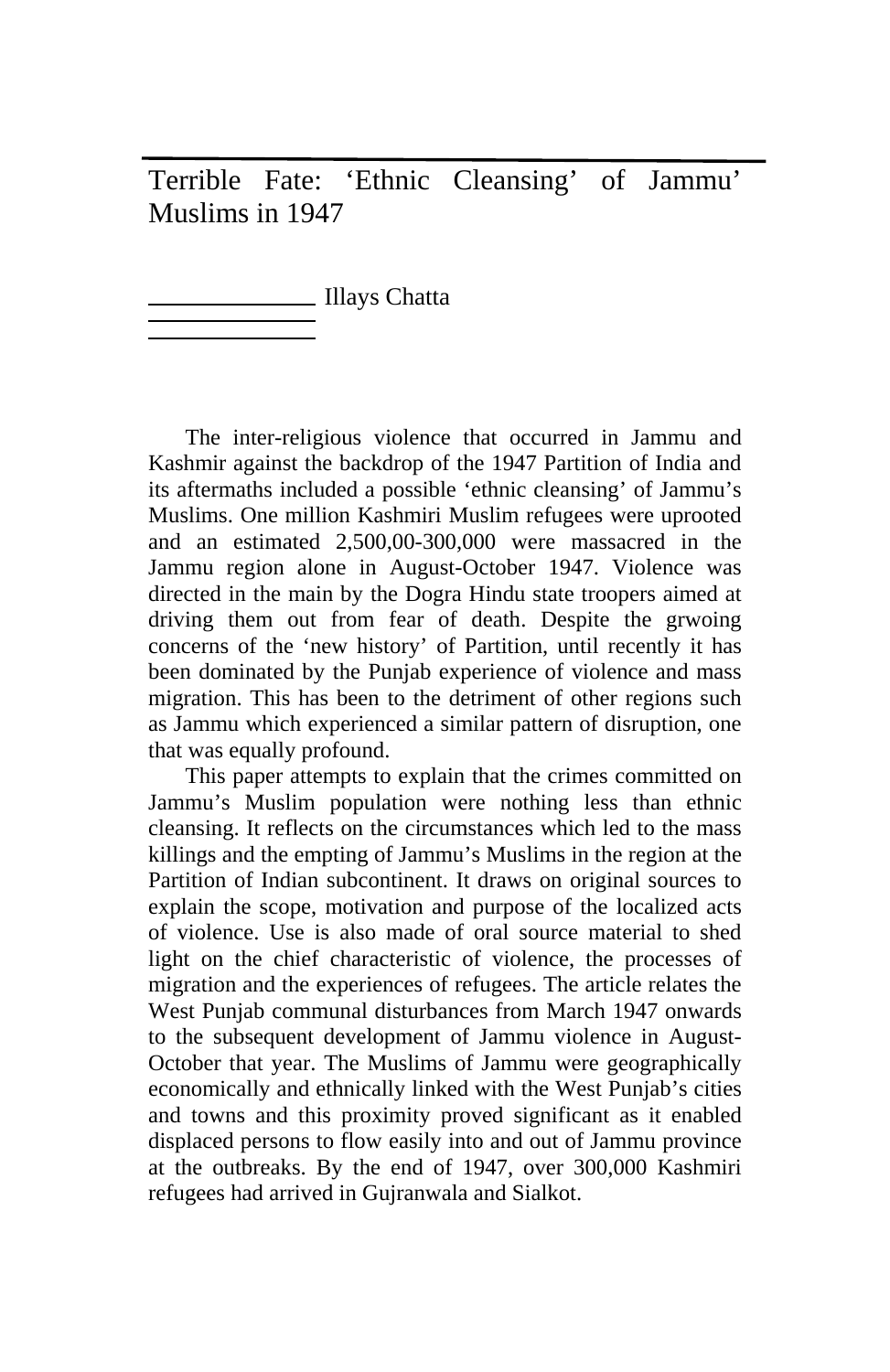The paper's overall aim is to move beyond high politics of 'unfinished business' of the Kashmir conflict to uncover 'human dimension' of the events. It will represent an important contribution to the existing literature by highlighting the relationship of the state in the development of violence and the production and expulsion of refugees. The place of state in mass violence is complex. Some critics argue that violence may be most required to break up populations that have long been living in some degree of harmony for generations.<sup>[1](#page-23-0)</sup> Often though, the debate has been dominated by the histories of the Holocaust and the studies of other some examples of 'ethnic cleansing'.<sup>[2](#page-23-1)</sup> Until recently, little has been written on the manifestation of genocide at the time of the division of India.<sup>[3](#page-23-1)</sup> For a long time, standard accounts of the 1947 communal violence observe this violence as 'bloodshed', 'slaughter', 'mass killings', 'massacres' and the like. Contemporary explanations of the violence both in India and Pakistan always portrayed the killing as erratic and spontaneous, many with the aim of 'blame displacement'. Each country floated the subsequent course of violence as a 'reaction' to the action and in many cases as 'self-defence'. Both sides, immediately after Partition, made available a few accounts of the horrors of 1947 blaming the 'other' and conspirer of mass killings and migration.

Recently, in a different way, historians of Partition of India are questioning the relationship between the state and violence. The accounts of Ian Copland and Shail Mayaram on the Princely States of Bharatpur and Alwar make clear the involvement of state administration in the production of violence and to break up populations, usually in order to further political interests.<sup>[4](#page-23-1)</sup> More recently, there is also an increasing awareness towards exploring differential issues of Kashmir- related violence and 'hidden story<sup>[5](#page-23-1)</sup> of the refugees ranging from 'gender dimension'<sup>[6](#page-23-1)</sup> to '*hijarat to jihad*'.<sup>[7](#page-23-1)</sup> Despite such advances, the experience of Jammu's Muslims has largely been overlooked because of tendency of partition historians to concentrate on the longer term legacies of Partition with respect to the unfinished business of Kashmir conflict. A study of Jammu's experience at the Partition is long overdue. This article addresses this imbalance in scholarship by focusing on ignored 'subaltern dimension' of the 1947 events in the region. It draws some insights on the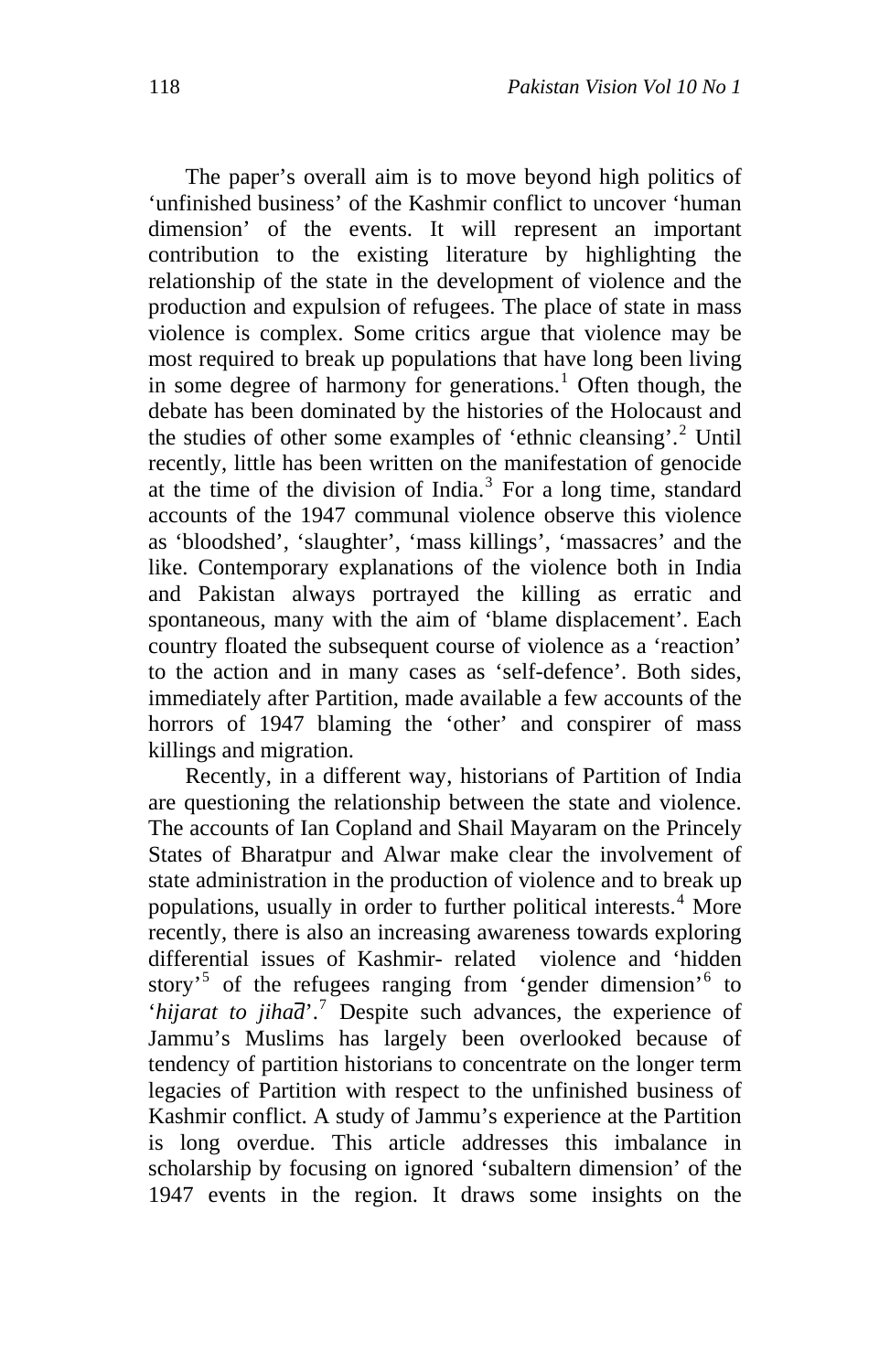relationship between violence and the state, examining Jammu and Kashmir State's complicity in the perpetration of organised acts of violence against Jammu Muslims. A brief discussion of the conceptual dimension of genocide, ethnic cleansing and the Holocaust is necessary here before any attempt is made to examine the processes and patterns of violence in the Jammu province.

Can the 1947 Partition-related violence fall in the broader applicability of the concepts of ethnic cleasing and genocide? There are a number of inherited problems associated with the study of violence. These concern the extent to which this was spontanenous or calculated, the degree to which a focus on localised violence can form part of a broader historical narraitve, and the extent to which it differs from 'traditional' communal violence and conflit. This raises the clarity and question of the applicability of the concepts of 'genocide' and 'ethnic cleansing' to the events in the Jammu region in 1947. The UN Convention of 1948 defines genocide as, '…acts committed with intent to destroy, in whole or in part, a national, ethnical, racial or religious group'. The term ethnic cleansing seems to have originated with the wars in the former Yugoslavia. For many writers, ethnic cleansing has become conterminous with genocide and the two terms are used almost interchangeably. The UN Commission of Experts itself defined 'ethnic cleansing' quite specifically, as 'rendering an area ethnically homogenous by using force or intimidation to remove from a given area persons of another ethnic or religious group'.<sup>[8](#page-23-1)</sup> Genocide gains its moral force, and conceptual horror, precisely because of the exterminated nature of the Holocaust. Hitler wanted the Jews utterly exterminated, not simply driven from particular places. At the outset, the dictator's aim is seen to be the 'Final Solution' of his political policy.<sup>[9](#page-23-1)</sup> Ethnic cleansing, on the other hand, involves removals rather than extermination and is not exceptional but rather common in particular circumstances. Further, ethnic cleansing may be sponsored by the very powers that profess horror at genocide. The Holocaust remains a special case because of the utterly extermination of a particular group. Before proceeding to examine the state's role in patronising violence against Jammu's Muslim population and the applicability of the concept of 'ethnic cleasing' in any details,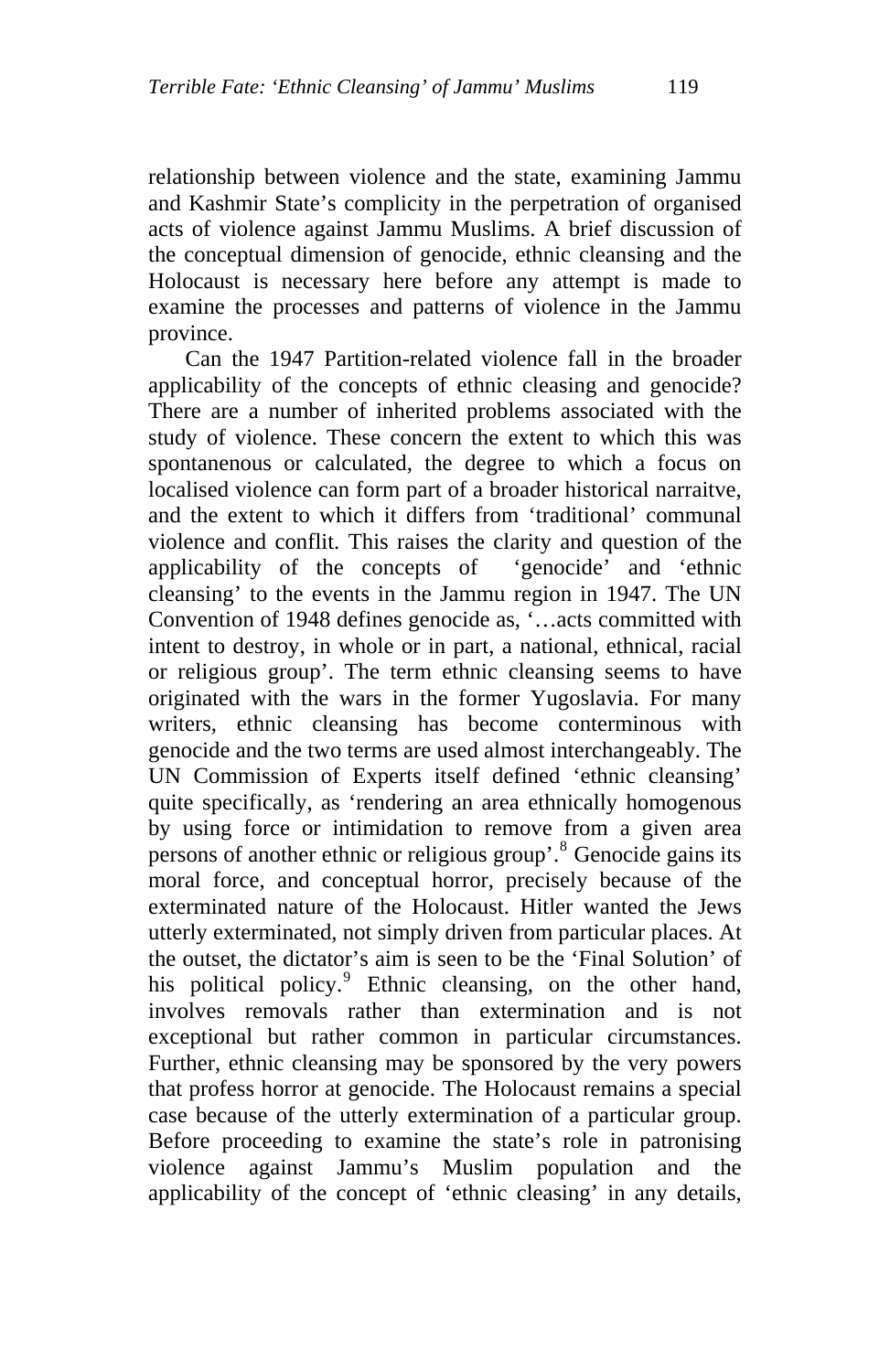first it is important to discuss briefly the background of the violence and mass migration.

## The Background of Jammu Violence

The origins of Kashmir dispute are commonly maintained that Kashmir's Maharaja, a Hindu ruling a largely Muslim populace, signed up with India, not only ignoring Pakistan's argument based on religion, cultural affinity, geographical setting and commercial importance but also hardly consulting with his subjects. Thus within weeks of the British pull-out, the violence sparked off a mass migration.<sup>[10](#page-23-1)</sup> In reality, a rounded understating of the violence requires an analysis both of happenings in Jammu and Kashmir in September-October 1947 and of the first outbreak in March that saw the Rawalpindi massacres of Hindus and Sikhs. The March 1947 violence in the Punjab followed on from growing tensions that had accompanied the previous year's provincial elections. On the second March 1947, the 'precipitating event' for the outbreak of widespread violence in the Punjab was the fall of the Khizr Hayat Tiwana coalition Unionist government which was formed without the Muslim League's participation were accompanied by mass agitation that turned violent the leading cities of Punjab. The disturbances began in Lahore but spread rapidly Rawalpindi, Attock and Multan.<sup>[11](#page-23-1)</sup>

The worst violence occurred in Rawalpindi division where serious rioting began during the first week of March. The raiders, some of whom were from the North West Frontier Province, but also included local Punjabis not only burned and looted many non-Muslim villages in the region but also looted and gutted 'Murree hill stations' which were used by British troops during the hot weather.<sup>[12](#page-23-1)</sup> A particular facture of the March violence was 'the genocidal aspect' of violence. There was a general agreement that these attacks on Hindus and Sikhs were 'carefully planned and carried out' and reportedly led by some retired Muslim army officers.<sup>[13](#page-23-1)</sup> According to an official estimate, by mid-March more than five thousand Hindus and Sikhs were killed in these raids, and more than fifty thousand took shelter in the hurriedly established camps of Wah Attock and Kala Rawalpindi. The gravity of growing tension can be gauged by a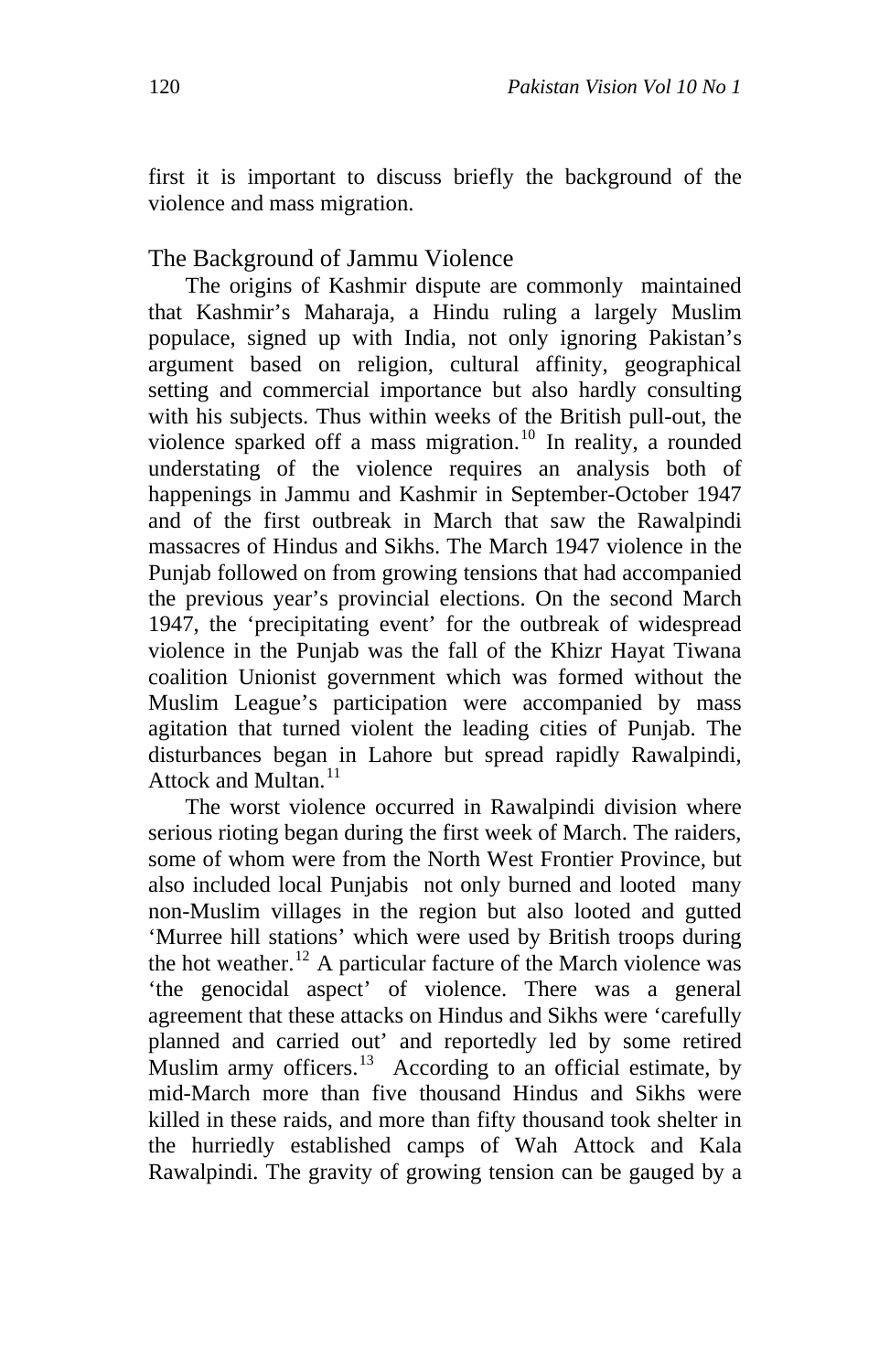fact that the special armoured trucks and tanks were sent to Rawalpindi and Attock to defuse the situation. In the aftermath of the Rawalpindi killings, Hindus and Sikhs of the Punjab demanded the division of the province along with the division of India.

In such a climate of fear and uncertainty, by April 1947, non-Muslims from the violence in the Rawalpindi division were arriving in other parts of the Punjab and the Kashmir region, expecting to return after the violence ceased. With in a week of the killings, 'a large flock' of the Hindus and Sikhs from Rawalpindi division started migrating to neighbouring Kashmir region.[14](#page-23-1) The embittered Sikh and Hindu refugees' tales of violence raised animosities wherever they settled. They planned revenge and produced and circulated wildly inflammatory pamphlets and brochures. Their horrified tales of the Muslim perpetration circulated widespread and served as an occasion to launch a reign of terror on the Jammu Muslim population. Shortly flight and violence went hand in hand. Violence Jammu was increasingly locked into an all-India pattern, as killings in one part of the country were justified as retribution for violence in another part. Jammu's Muslims were to pay a heavy price in September-October 1947 for the early disturbances in the West Punjab.

At the time also the Dogra Hindu Maharaja Hari Singh's own preference was that the State should remain independent or accede to India, knowing that majority of the State's populace was inclined to link its future with Pakistan. In order to maintain his stranglehold, the Maharaja had initiated systematic tyrannical campaign against the 'dissenters' as early as the outset of May.<sup>[15](#page-23-1)</sup> By the mid-August, the state administration had not only demobilised a large number of Muslim soldiers serving in the state army but also the Muslim police officers, whose loyalty was suspected, had also been sent home. The State's Muslim majority contagious to the Punjab, particularly in Poonch, started organizing resistance forces in the border districts, There were regular reports of 'persecutions' and 'mass murders of Muslims in Poonch<sup>7</sup>.<sup>[16](#page-23-1)</sup> The violence sparked off an exodus and Muslim refugees flowed in the opposite direction. A large number of Kashmiri Muslim families from Poonch started pouring into the border districts of Rawalpindi, Jhelum, Gujrat and Sialkot. The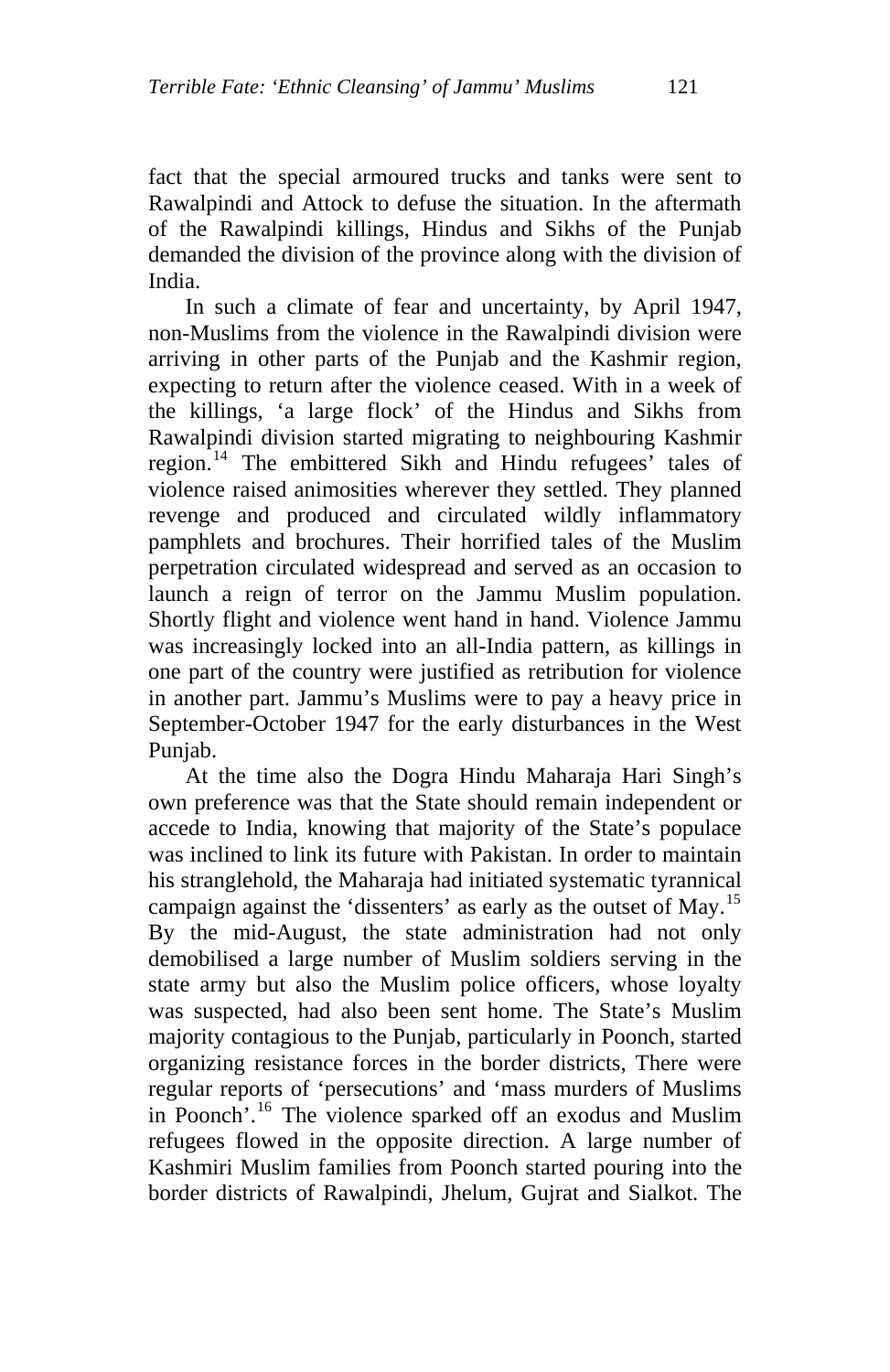refugees related harrowing tales of massacres by the state Dogra troopers. This image of Kashmir inflamed the Punjabi Muslims and, in particular stirred up the movement of tribes of North-West Frontier Province.

The Muslim Pukhtoon tribes of North-West Frontier Province stirred up the movement and declared a 'jihad'. The raiders who numbered about 20,000 crossed the border and smuggled arms into Kashmir. They, along with the Muslim army deserters from the state forces and retired army men, came to help rouse the peasantry of Poonch. Indeed around 60,000 Poonchis and other 'hill men' had served in the British Indian Army during the Second World War. There were also rumours of the Pakistan Army's assisting to the 'Provisional Government' of North Frontier Province in such raids.<sup>[17](#page-23-1)</sup> Their activities grew into a full-scale revolt against the Dogra rule and culminated in the form of the 'liberation' of an area in western Jammu and Kashmir and proclaimed the independent 'Azad' Kashmir on 24 October 1947. On 26 October the Maharaja fled from Srinagar to Jammu as the threat of 'liberation' armed activists poised to capture the city. In the backdrop of the revolt, the 'hill men' (raiders) besieged Kotli for nearly a month and Poonch for half month, killing many non-Muslims ruthlessly. They particularly made 'a practice of killing the leading *banias* (shopkeepers) and then inviting local villagers to join in looting their property'.<sup>[18](#page-23-1)</sup> They also specifically targeted the state officials to drive them out of the areas. Krishna Metha provides a rambling account of her days in and around Muzaffarabad at the time of tribes' raids in the Kashmir province. She writes her husband was escorted by the tribesmen who 'drew their guns at him and shouted, You *kafir*, [infidel] go on your knees and prostrate before us, we represent Pakistan. He stood motionless. Tell us if you are a Hindu or a Mussalman? they demanded. When he said he was a Hindu, they all fired at him one after the other'.<sup>[19](#page-23-1)</sup>

In less then two months, a large stream of Hindus and Sikhs was forced to migrate to the 'other' part of Kashmir. Many thousands took refuge in the state garrisons which had not received food from outside since the attacks began. Because of the difficult terrain, worse than in the North-West Frontier- and the poor conditions of the roads, the movement of refugees was very slow. Many who strangled in the mountains were killed and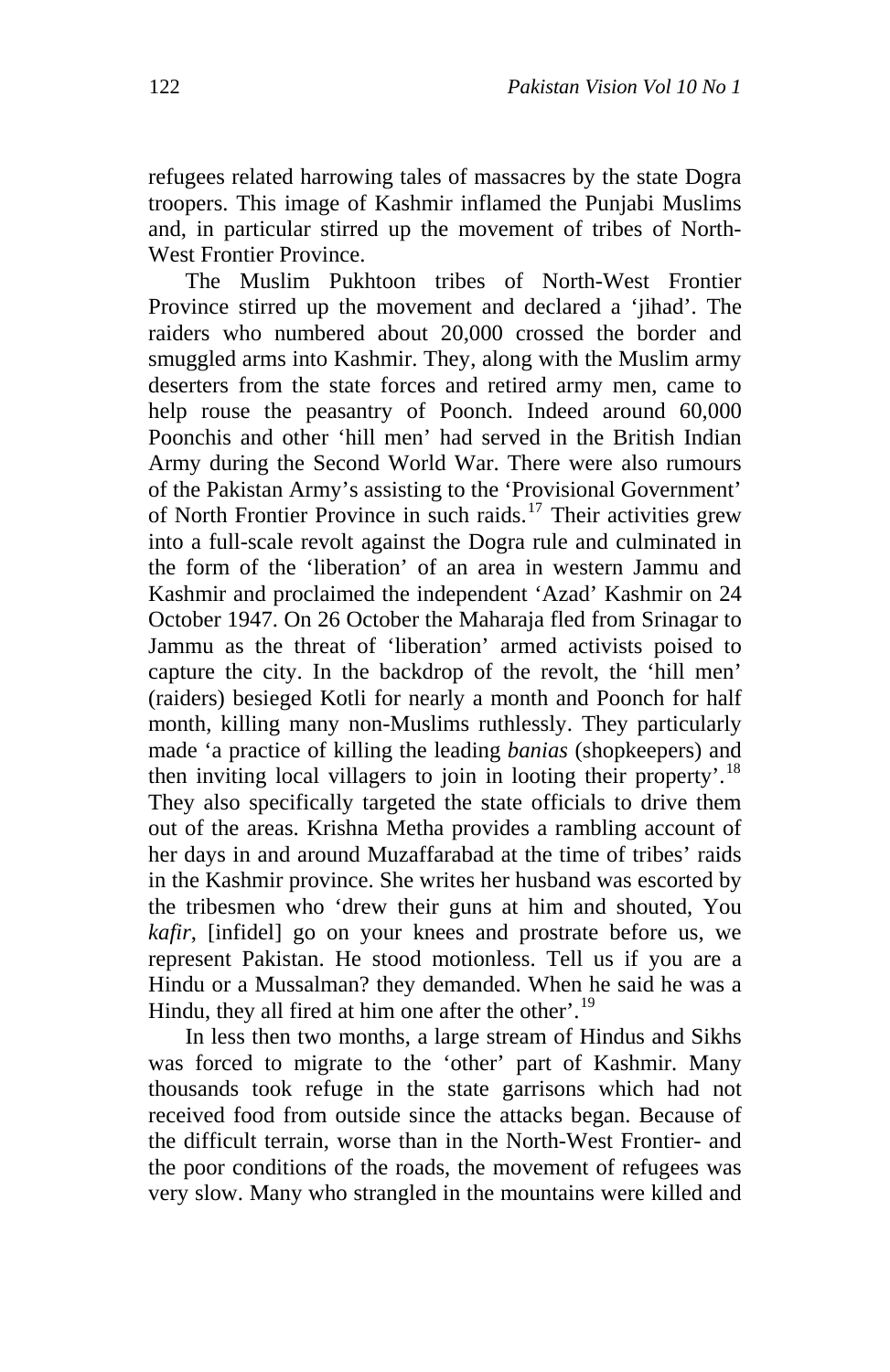fortune ones took shelter in the army state run Yol Camp, where they had to wait years for their departure to India. The last batch of 900 Hindu and Sikh Kashmiri refugees and over 250 former employees of the Dogra state administration, were 'repatriated' to Amritsar in January 1951.<sup>[20](#page-23-1)</sup> A survivor Sardar Inderjit Singh recalls of his family's migration from Kashmir to Amritsar: 'Father had put me on his shoulders while crossing the river. He dropped me, saying now you run up the mountain and I will come after you. There was gun fire…my father could not be found'.<sup>[21](#page-23-1)</sup> At the same time, the Muslim raiders also targeted a small number of Europeans, notably Colonel DO Dykes and his wife at the Saint Joseph's College.

## The Massacres on Jammu's Muslims

The situation was much the same in Jammu. The danger for Muslims multiplied 'every hour' as hordes of Hindu and Sikh refugees started pouring into Jammu from areas that were going to become Pakistan. In April, the first trickle of refugees had already arrived in Jammu followed the March 1947 violence in Punjab Rawalpindi, Attock, Murree, Bannu and Hazara. The daily flood peaked in late 1947 when an estimated 160,000 population of Hindus and Sikhs migrated from the western districts of Pakistan.<sup>[22](#page-23-1)</sup> By that time, majority of the non-Muslim population of Sialkot had fled to Jammu during the partitionrelated disturbances. Sialkot and Jammu were nothing less than twin cities. The north-eastern part of Sialkot was principally inhabited by the Dogras inhabitants. They were closely linked culturally and linguistically with the Hindu Dogras of Gurdaspur on the one side and Jammu on the other. As the Punjab boundary award was announced and the disturbances worsened, about 100,000 Hindu and Sikh refugees from Sialkot migrated to  $I$ ammu.<sup>[23](#page-23-1)</sup>

In Jammu city alone, by mid- September, they numbered 65,000. Their arrival brought the communal tension to 'the breaking point'. They carried with them harrowing stories of Muslim atrocity, which were retold in the press and given official sanction by the state media. For example, a Jammu based Hindu paper boasted that 'a Dogra can kill at least two hundred Muslims' which illustrated the communal level to which the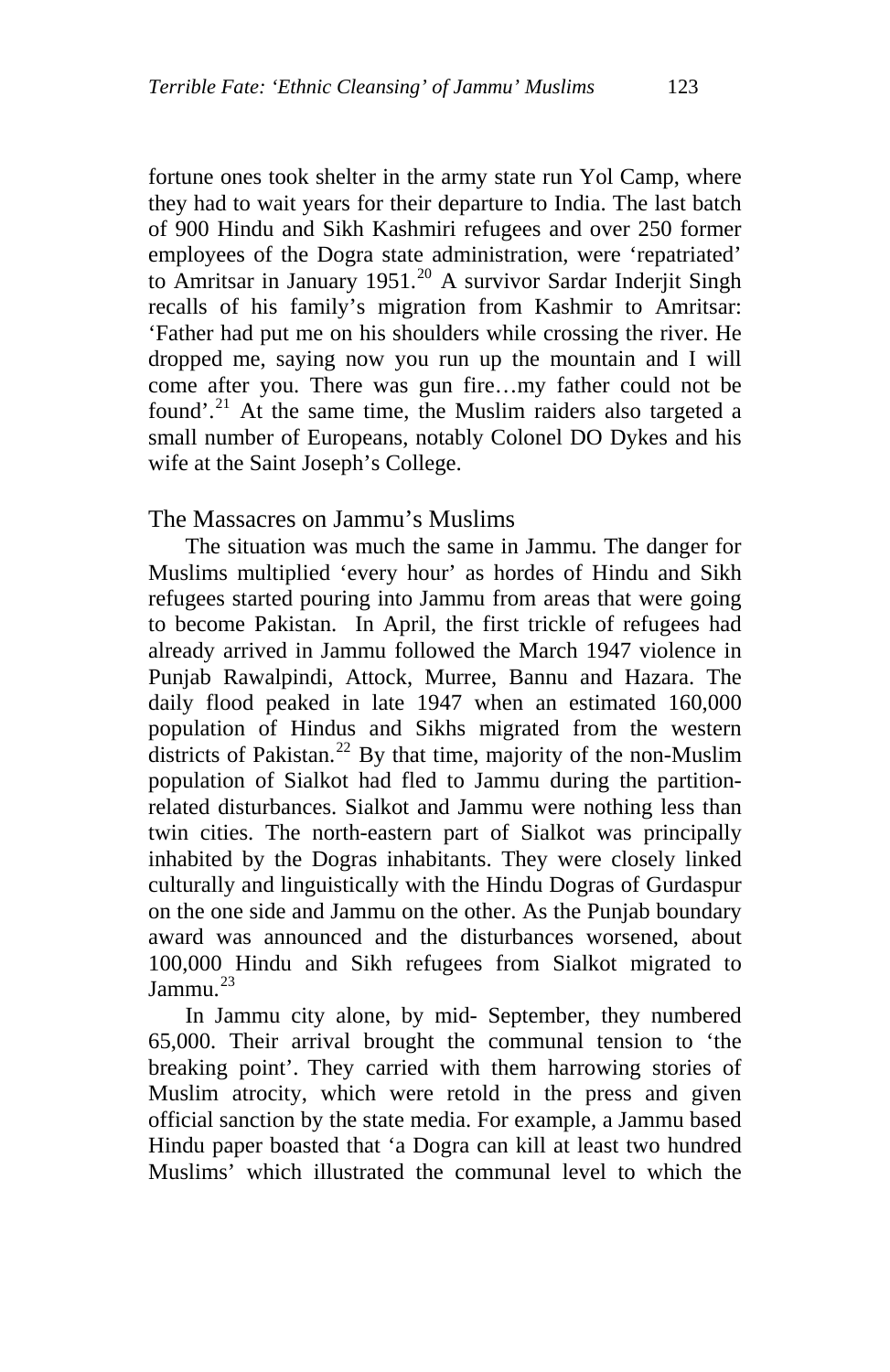media and parties had sunk. $^{24}$  $^{24}$  $^{24}$  This further intensified the Muslim killings and exodus. Almost immediately, the disgruntled Dogra refugees backed by their relatives from Jammu started a general clearing of the Muslim population. They were provided arms and ammunition by the state officials. Sikh deserters of the Sialkot Unit, who migrated in Jammu and also had taken away with themselves rifles and ammunition now utilised them.<sup>[25](#page-23-1)</sup> The daily Telegraph of London journalist reported on 12 January 1948: 'Yet another element in the situation is provided by Sikh refugees from the West Punjab who have sized Muslim lands in Jammu… they originated the massacres there last October to clear for themselves new Sikh territory to compensate for their losses in Pakistan and to provide part of the nucleus of a future Sikhistan'.<sup>[26](#page-23-1)</sup>

To make an explicit assessment of Jammu's Muslim massacre by the State-sponsored bid to change demographics in 1947, it is necessary to look at the composition of the population in the region at time. According to the Census of 1941, the eastern half the Jammu province, cutting across small strip of Punjab plain was inhabited by 619,000 non-Muslims, including 10,000 Sikhs and 305,000 martial Dogras Rajputs and Brahmins, and 411,000 Muslims. Forming 40 per cent of the population of this whole area, to the north and astride the Chenab Muslims were in a majority in the Riasi, Ramban, and Kishtwar areas and nearly attained parity in Bhadrawah. Within the province, the position of the majority of Muslims and Hindus in part explains their differing aspirations for the future of the state. At the same time, it contained elements of segmented and precarious society, theorized by Leo Kuper, which were likely to explode into 'genocidal violence' during a crisis.<sup>[27](#page-23-1)</sup>

| District/ | 1941 Population | Hindu % | Muslim % |
|-----------|-----------------|---------|----------|
|           |                 |         |          |
| Jammu     | 431.362         | 57.53   | 37       |
| Kathua    | 177.672         | 74.31   | n/a      |
| Udhampur  | 294.217         | 56.02   | n/a      |
| Reasi     | 257,903         |         |          |

## Composition of Population in Jammu Province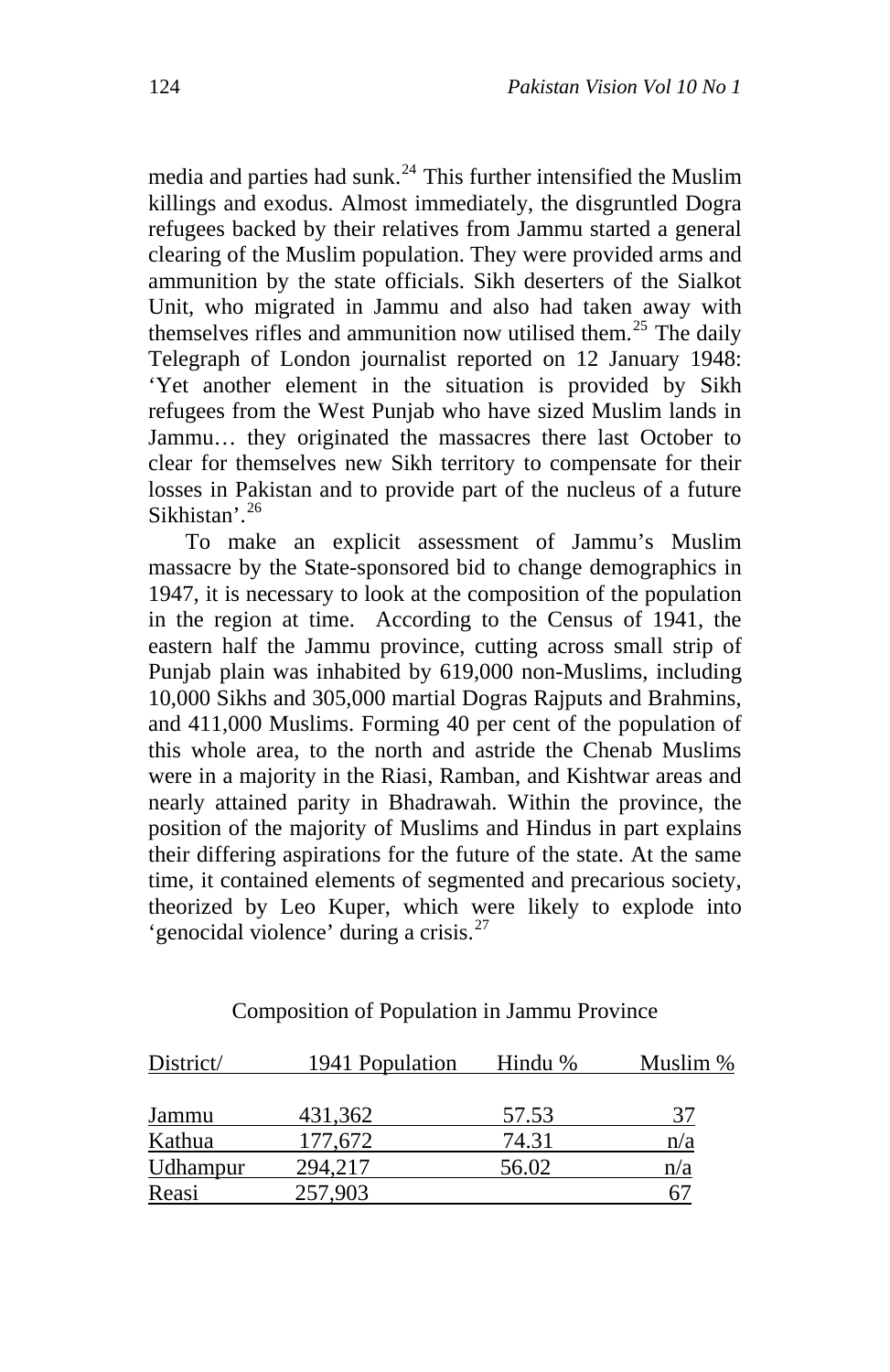| Mirpur      | 386,655 | 80.4 |
|-------------|---------|------|
| Pooch Jagir | 421.828 |      |

Source: *'Elimination of Muslims from Jammu', Part II, The Times, (London), 10 August 1948, p. 5* 

It is important to point out here that the Muslim population of Jammu province largely consisted of the Punjabi speaking. The Muslims of western Jammu had well-established geographic, historic, economic ethnic and cultural connections with the West Punjab's cities and towns. They had strongly favoured joining Pakistan. Unlike the Kashmiri speaking Muslims of the Valley supported the secular leadership of Sheikh Abdullah. Within Jammu province, the location of the majority of Muslims and Hindus partially explains their differing aspirations for Jammu and Kashmir. Overall, the Dogra Hindus formed a narrow minority in Jammu province, though they formed a majority in its eastern districts such as Udhampur, Kathua and the Chenani Jagir. Seventy-five per cent of Jammu's Hindus lived in these four districts which were contiguous to Hindu-majority districts of Punjab such as Gurdaspur, which was incorporated into India in 1947. The majority of Muslims in Jammu province lived in the western districts of Mirpur, Reasi and Poonch Jagir and they were contiguous to the towns and cities of the Punjab. Their proximity to Punjab proved significant as they enabled refugees to flow approachably into and out of Jammu province at partition. Communal division was much stronger in these areas. Both the RSS and Jammu Muslim Conference of Chaudhry Ghulam Abbas dominated here. Almost all the communal violence took place in Jammu province. Hundred of thousands were killed and fled to the border cities of Sialkot, Gujrat and Jhelum.

The level of destruction was worst in Jammu city where Muslims were in minority. Their concentration was in Ustad da *Mohalla,* Pthanan da *Mohalla* and Khalka *Mohalla*. The latter was much larger than the other two combined. These Muslim localities presented a picture of destruction by mid-September 1947*.* Hundreds of Gujars were massacred in *mohalla* Ram Nagar. Village Raipur, within Jammu cantonment area was burnt down. The killings and dispersal of the Muslims from Jammu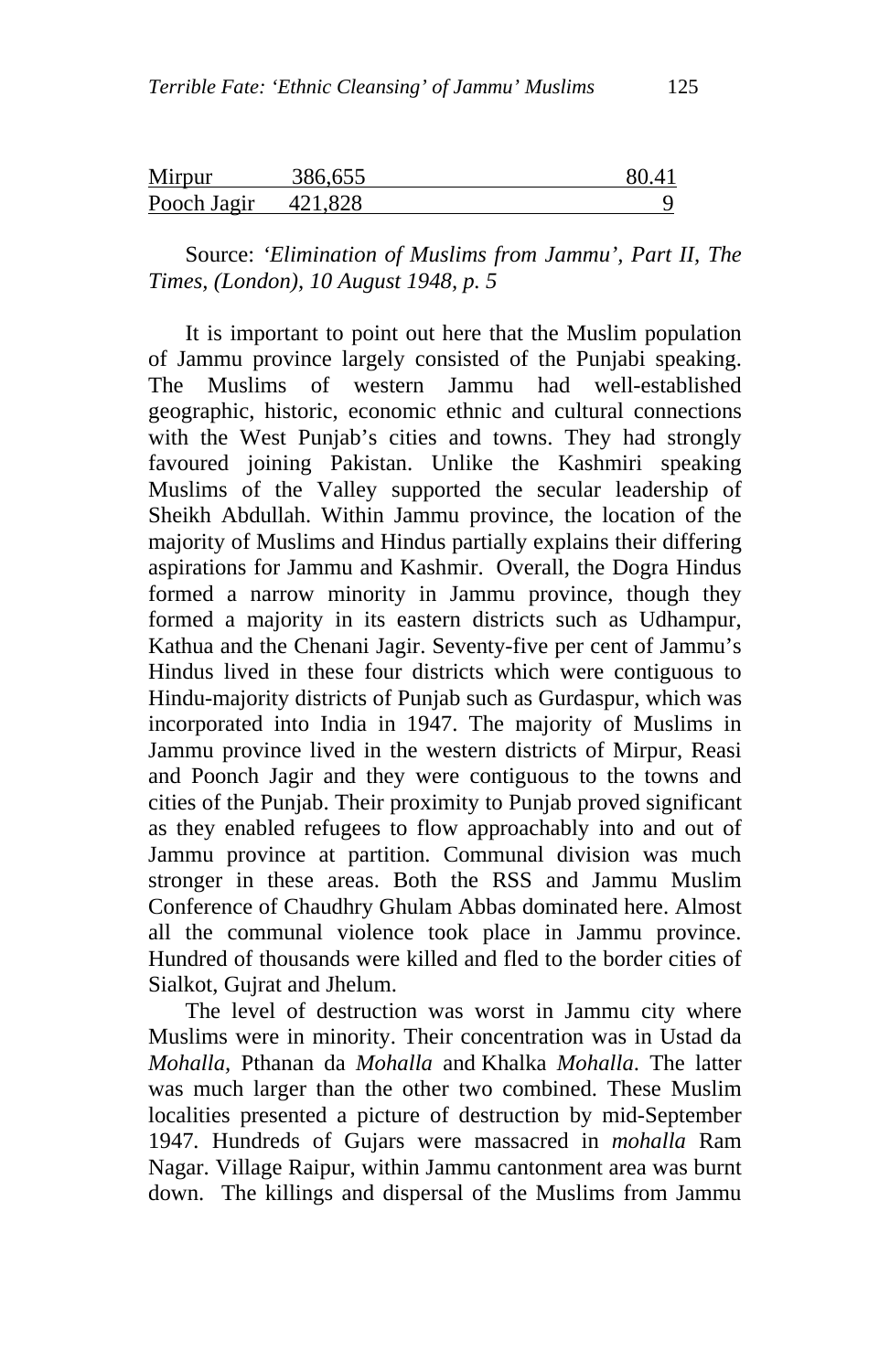city were a clear example of the ethnic cleansing of a locality. By mid September, Jammu city's Muslim population was halved.<sup>[28](#page-23-1)</sup> By late November, hundred of thousands Kashmiri refugees had arrived in the border towns of Sialkot, Gujrat and Jhelum.<sup>[29](#page-23-1)</sup>

The Dogra state troops were at the forefront of attacks on Muslims. The state authorities were also reported to be issuing arms not only to local volunteer organizations such as RSS, but to those in surrounding East Punjab districts such as Gurdaspur. G. K. Reddy, a Hindu editor of the *Kashmir Times* said in a statement published in the daily *Nawa-i-Waqt*, 'I saw the armed mob with the complicity of Dogra troops was killing the Muslims ruthlessly. The state officials were openly giving out weapons to the mob'.<sup>[30](#page-23-1)</sup> The state administration had not only demobilised a large number of Muslim soldiers serving in the state army, but Muslim police officers, whose loyalty was suspected, had also been sent home. In Jammu city, the Muslim military were disarmed and the Jammu cantonment Brigadier Khoda Box replaced by a Hindu Dogra officer. There were also reports that the Maharaja of Patiala was not only supplying weapons, but also a Sikh Brigade of Patiala State troops were also operating in Jammu and Kashmir. The state authorities intended to create a Hindu majority in the Jammu region. The Dogra troopers ejected the entire population of Muslims of Dulat Chak on 28 November, claiming it was a part of the state. The troops of a Sikh Brigade raided the bordering villages and forced the Muslims there to evacuate and go beyond the old Ujh river bed.[31](#page-23-1) The daily *Times* of London reported the events in Jammu with such a front page headings: 'Elimination of Muslims from Jammu' and pointed out that the Maharaja Hari Singh was 'in person commanding all the forces' which were ethnically cleansing the Muslims.<sup>[32](#page-23-1)</sup>

After the closure of Sialkot-Jammu railway line, the Muslims started concentrating in a camp from isolated pockets to the large enclaves within the Jammu Police Lines. They sought assistance from the Pakistan government to take immediate steps to ensure their safety.<sup>[33](#page-23-1)</sup> In the first week of November, the Pakistan government despatched many buses to Jammu city to transport the refugees into Sialkot. When the convoy arrived at Jammu-Sialkot road, Dogra troopers, RSS men and many armed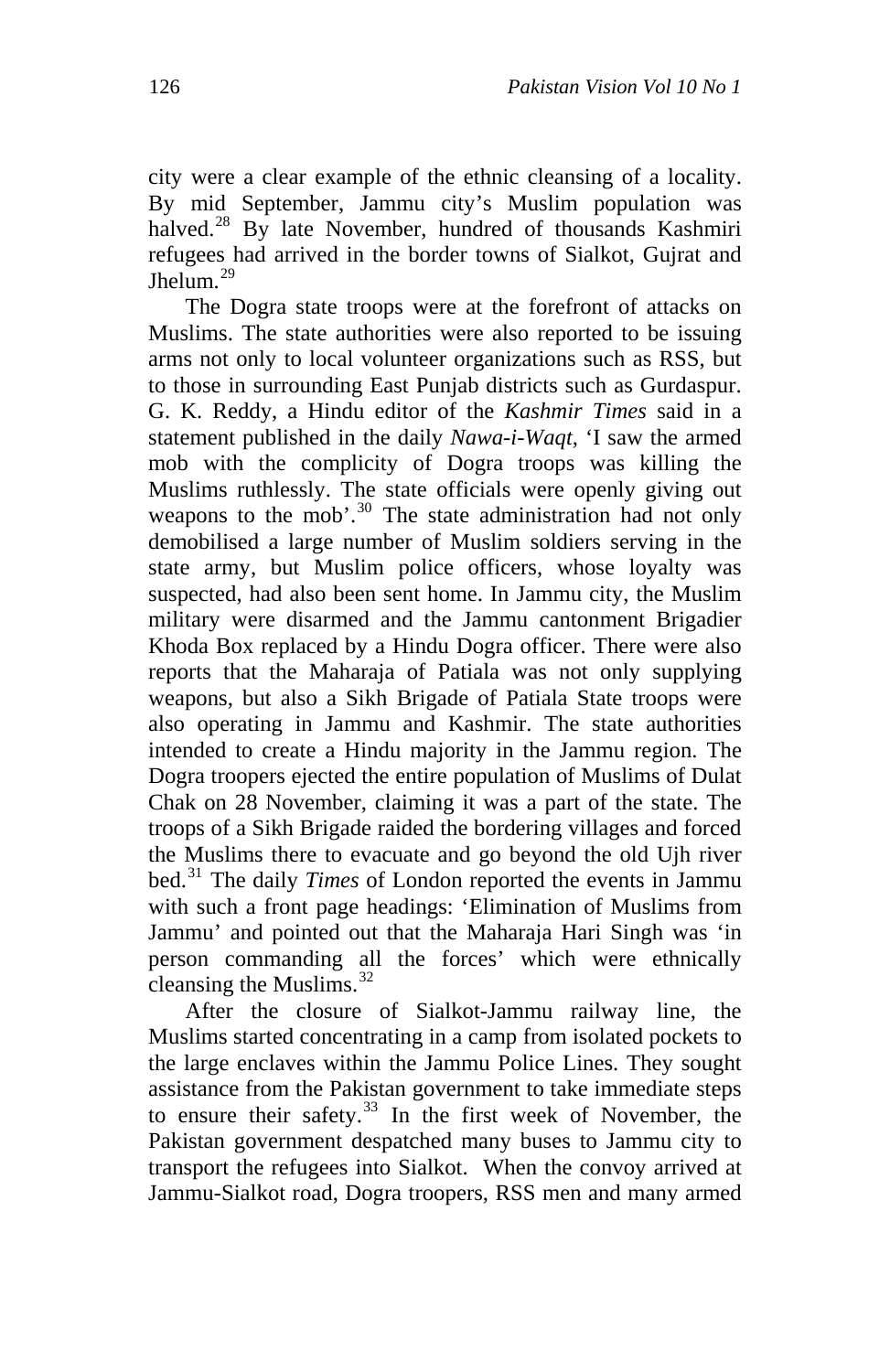Sikhs attacked the caravan and killed most of the passengers and abducted their women. The fortunate ones managed to escape to reach Sialkot. According to a statement of a well-educated Muslim refugee who had fled from Jammu to Sialkot, 'Thirty lorries carrying Muslim evacuees out of Kashmir State were attacked by Dogra troops at Satwari in Jammu. Most of the male members were massacred, while the women abducted. He concluded that the official proclaimed there that 'there was no place for Muslims in Kashmir State and that they should all clear out'.<sup>[34](#page-23-1)</sup>

Oral sources collected from Sialkot provide a clear picture of the ethnic cleansing of Jammu's Muslims. Zafar Butt, who reached in Sialkot from Jammu in late 1947, stated that his entire family was killed by the Dogra troopers in Nawa Kot.<sup>[35](#page-23-1)</sup> Khalid Ali Gujar's two brothers and a sister were murdered in Ram Pura mohalla in Jammu city.<sup>[36](#page-23-1)</sup> Kawaja Tahir, who now resides Sialkot's Askari colony, lost his parents and brother in Jammu.<sup>[37](#page-23-1)</sup> A leading Muslim Conference leader Hameed Ullah's young daughter was abducted in Jammu.<sup>[38](#page-23-1)</sup> Sarmad Mahmud, who now resides in Askari colony, recalls that his family escaped from violence in Nawa Kot and reached in Sialkot and spent many years in the camp.<sup>[39](#page-23-1)</sup> Similarity, Zarar Hussian, now a central government employee, lives in Sialkot cantonment. He came from Jammu city in the late 1947 and recalls the horrors in Jammu at time. 'The state troops of Maharaja were at the forefront killings ruthlessly the Muslims in Jammu city. My father was a well-known lawyer in Jammu city court. We were forced to quit Jammu for Sialkot'.[40](#page-23-1)

One of the most compelling interviews conducted in Sialkot district was with Hussein Gujrar, who migrated from Nawakot to Sialkot in October 1947. He was 18 at time and now is a resident of Tarowali *mohalla.* He still remembers the events of that period vividly when his all members of family was massacred. 'I was about 18 years old at time. One night, the Dogra troopers attacked our home and killed my parents, sister and two younger brothers. Luckily, I was not at home that night so remained safe from death. The next morning when I reached home I saw that they were all killed and blood was everywhere', Hussein concluded, 'The army of Maharajah looted everything from the home. I walked from Nawakot to Sialkot with a hand bag'.<sup>[41](#page-23-1)</sup>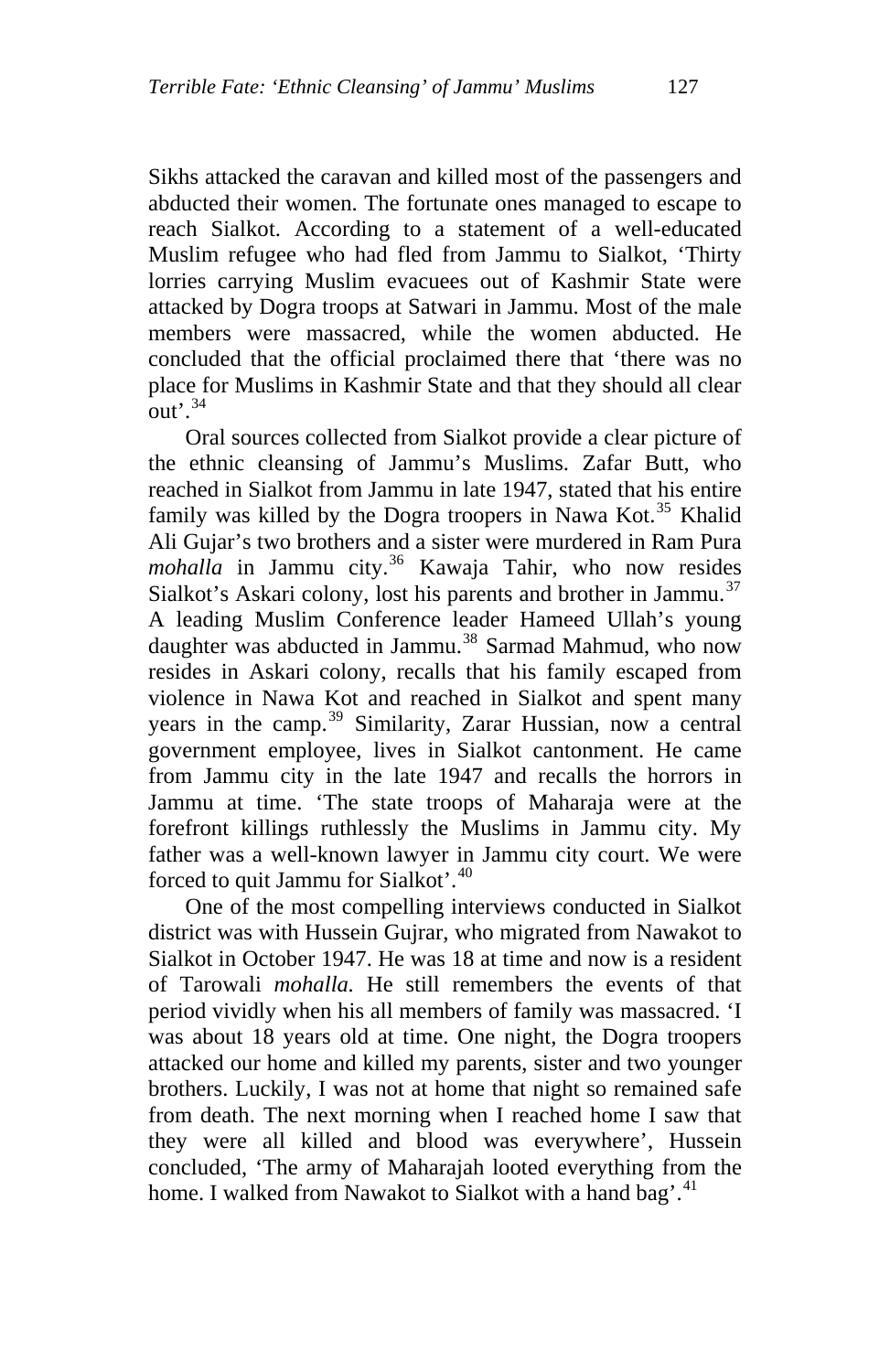The Hindu Dogra Princely State's main aim was to change the demographic composition of the region by compelling the Muslim population. The depopulation of the Muslim population in the Jammu region is evidenced clearly in the data of the 1961 Census of India. In Jammu province, for example, about 123 villages were 'completely depopulated', while the decrease in the number of Muslims in Jammu district alone was over 100,000. The Muslims numbered 158,630 and comprised 37 per cent of the total population of 428,719 in the year 1941, and in the year 1961, they numbered only 51,690 and comprised only 10 per cent of the total population of 516,932. Kathua district 'lost' almost fifty per cent its Muslim population.<sup>[42](#page-23-1)</sup> There was a design to change the demographics is evidenced by another wellreported incident. Prime Minister of Jammu and Kashmir, Mehr Chand Mahajan told a delegation of Hindus who met him in the place when he arrived in Jammu that now when the power was being transferred to the people they should better demand parity. When one of them associated with the National Conference asked how they could demand parity when there was no much differences in population ratio. Pointing to the Ramnagar natural reserve below, where some bodies of Muslims were still lying, he said, 'the population ratio too can change'.<sup>[43](#page-23-1)</sup>

It is possible here to point out that the inter-religious violence that occurred in Jammu included a possible 'genocide' of Muslims in September-October 1947. The Maharaja of the Dogra Hindu state was complicit in the targeted violence against Kashmiri Muslims. Out of a total of 8 *lakhs* who tried to migrate, more than ' 237,000 Muslims were systematically exterminated by all the forces of the Dogra State, headed by the Maharaja in person and aided by Hindus and Sikhs'.<sup>[44](#page-23-1)</sup> Ian Copland's<sup>[45](#page-23-1)</sup> and Shail Mayaram's<sup>[46](#page-23-1)</sup> accounts about the 'ethnic cleaning' and 'Clearing Up campaign' (*safaya)* of the Muslim minority in the princely states of Bharatpur and Alwar have similarities with the events in Jammu.

Such writers as Christopher Snedden find it 'impossible to determine if a massacre of Muslim took place in Jammu Province in 1947'. Christopher is 'unable' to retrieve 'the elusive *Times* reports' [10 August 1948], which claimed 'widespread murders- up to two hundred thousands people'. He has based some of his arguments to point out that there 'there was no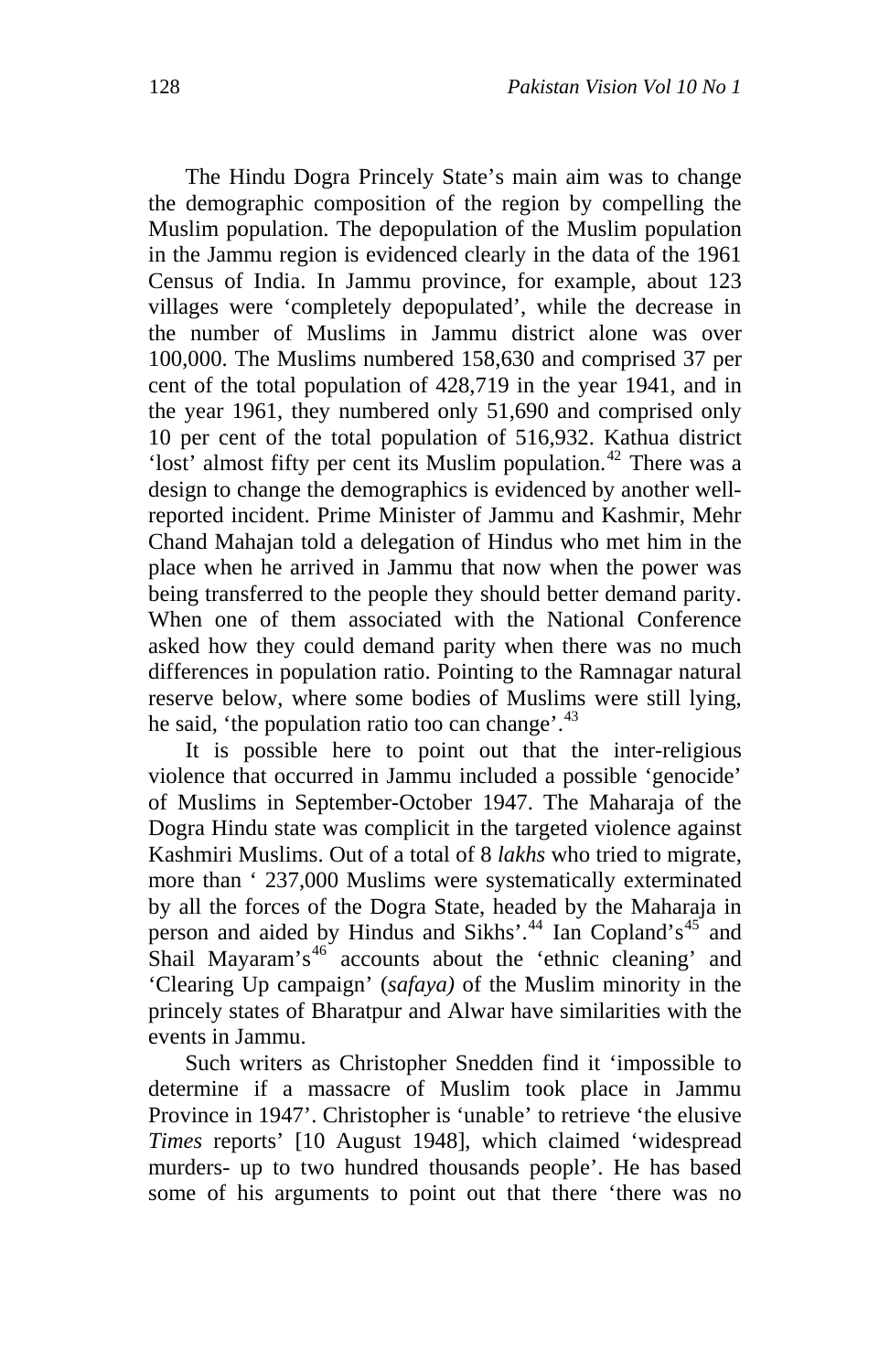edition of *the Times* of London on this day, which was a Sunday'.<sup>[47](#page-23-1)</sup> Christopher's useful insights aside, the evidence of the availability of the paper on 10 August 1948 contradicts this assertion. I retrieved the reproduced copy of the *Times* in the Digital Archives of Warwick University. Moreover, this wellcirculated newspaper clipping was not only flagged with official records of the United Nations Security Council, Meeting No. 534- March 6, 1951, but also republished in Lahore based daily *Civil and Military Gazette,* in its issue of 10 September 1951, with a heading: 'Maharaja verses the People: Genesis of the Kashmiri Dispute'. In fact, this was the topic of the annual meeting of East India Association London on 29 June 1948. Last Viceroy of the British India Mountbatten was among the participants. In his address, he expressed concern over the 'unwise policy of the state' and asserted that 'Maharaja of Jammu and Kashmir took a clue from Kapurthala State and decided to follow same suit. In Kapurthala where Muslims formed 63 per cent of the total population, not a single left within a few weeks'  $48$ 

Both documentary and oral sources suggest that the crime committed on the Kashmiri refugees was nothing less than ethnic cleaning. The story of Jammu Muslims' killings and empting out of the region was either overshadowed by the communal killings in neighbouring Punjab around same time or incorporated with Kashmir wars between Pakistan and India. Violence in the Punjab had many parallels with Jammu in terms of a cycle of revenge killings and assaults on the minorities to driving them out of the region and occupying their property. Refugees in the Punjab received some protection and assistance in migration through the Punjab Boundary Force and the Military Evacuation Organisation. No such mechanisms were in place for the Jammu Muslims. The episode of 'retributive genocide'<sup>[49](#page-23-1)</sup> in the Punjab was not comparable to the massacres of Jammu's Muslims. What gives the Jammu massacres a special character from the Punjab partition is that they were mainly undertaken by the Hindu Dogra state of Jammu and Kashmir and involved the political motives to ethnically cleanse the Muslim population into an exodus to Pakistan so that the demographic hurdle of the state's Muslim majority could be removed in Jammu region. Indeed, by the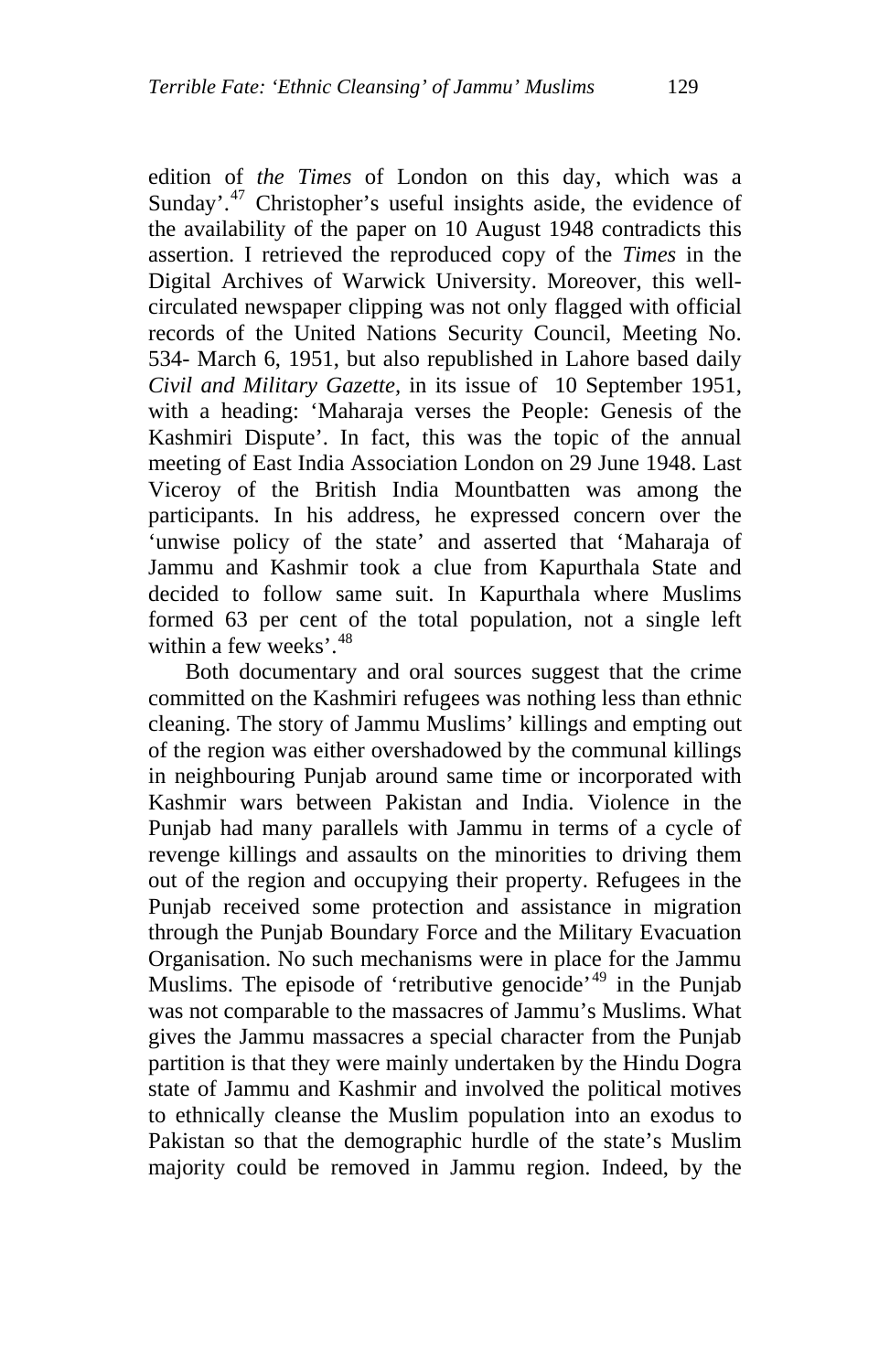Census of 1951, Jammu province had made Hindu majority province. $50$ 

Number of Jammu and Kashmir Refugees in the Punjab Towns, 1950

| Towns      | Number     |
|------------|------------|
| Sialkot    | 11, 0, 143 |
| Gujrat     | 37,474     |
| Gujranwala | 4,625      |
| Rawalpindi | 5,384      |
| Lahore     | 1,101      |
| Total      | 161,966    |

Maintenance and Resettlement of Jammu and Kashmir Refugees, File No. B132, 169/CF/ 53, NDC, Islamabad, p. 4

By late November more than three *lakh* Kashmiri refugees had arrived in the border towns of Sialkot, Gujrat and Jhelum. Over 200,000 Jammu refugees had arrived in Sialkot because of its geographical proximity with Jammu region. The city with a road and railway connection from Jammu was a logical destination for the refugees. Many Kashmiris drew on their because of their pre-existing business and kinship ties.<sup>[51](#page-23-1)</sup> Majority had far less choice except to escape from violence. The Kashmiri refugee population not surprisingly became the most visible community in the city. The most fortunate occupied properties abandoned by the Hindus and Sikhs. Many others thronged camps, schools and military barracks platforms for many years. They squatted on railway platforms, footpaths and every conceivable space. The least fortunate were accommodated in the 'most appalling', 'de-humanised' and 'like cattle' condition in the evacuee factories. Water and sewerage arrangements were usually non-existent and unhygienic conditions caused health problems. Almost all 20000 Kashmir refugees in Sialkot's Ghanda Singh School caught small-pox.

Refugees recounted gruesome tales of brutal massacres by the state's own troops and the burning of their homes and crops to a party of Englishmen who visited the city on 21 November. The harrowing images and stories of Muslim atrocities were retold in the press as well as in the sermons of Friday *Juma*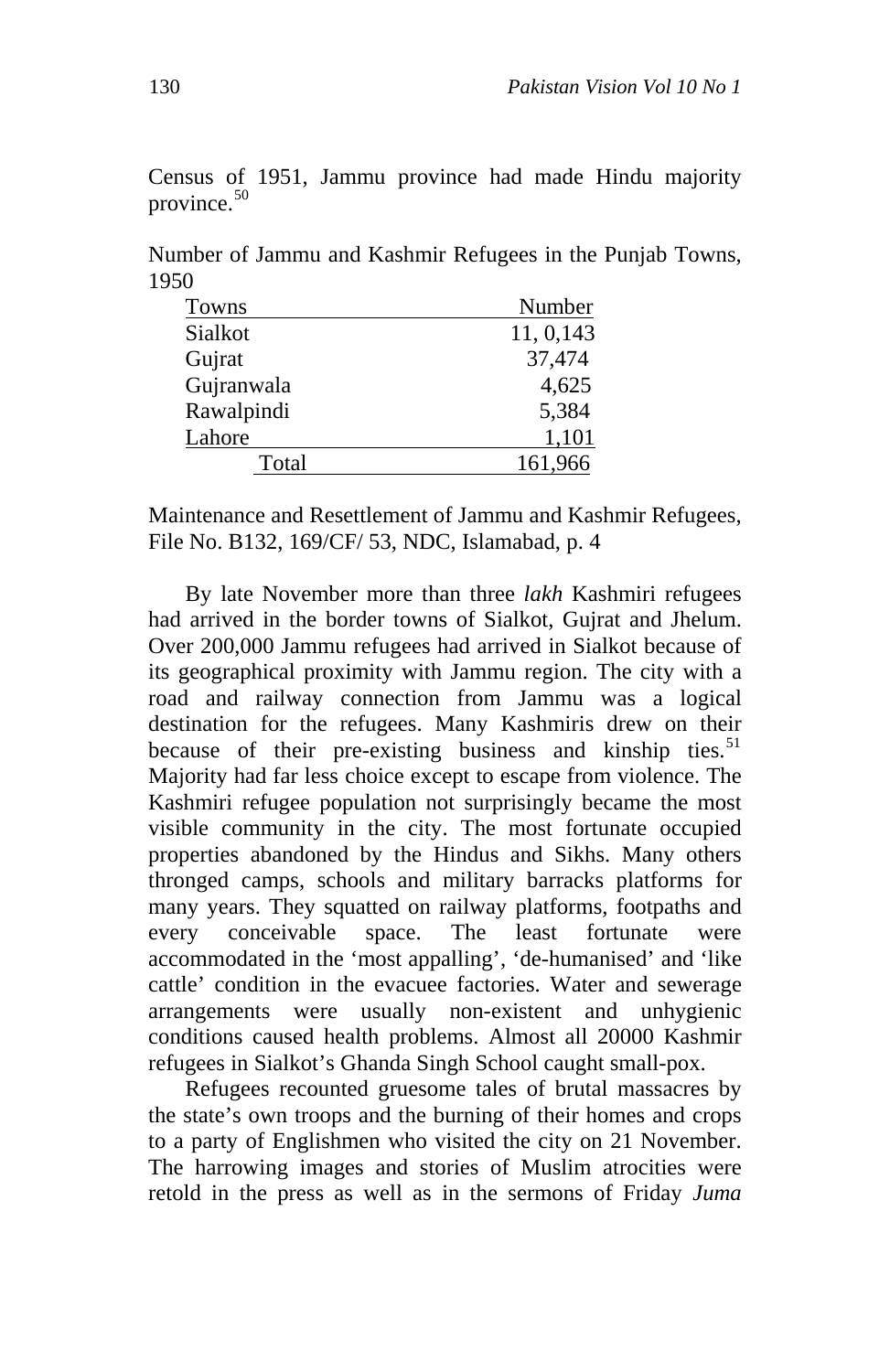prayer. The refugee's frustrations in trying to find suitable accommodation and livelihood were exploited by radical groups such as the Ahrars and the newly established Anjaman-i-Jammu Muhajirian. They used the refugees' frustration as a fertile recruiting ground for their brand of politics. There were calls for revenge and jihad.[52](#page-23-1) The radical Urdu newspaper *Zamindar* was at the forefront in encouraging such action. Paper's daily repeated provocations led to its being banned for a fortnight. $53$ Many Kashmiri refugees offered their services as *razakars* (volunteer) fighters. The Anjuman -i- Naujawanan- Kashmir Sialkot was at the forefront in supplying thousands of *razakars* to the Kashmiri Liberation Movement.

Earlier there were reports that around a hundred trucks loaded with 'tribesmen' equipped with modern weapons and signalling system had entered the Kashmir.<sup>[54](#page-23-1)</sup> With the controversial accession of Jammu and Kashmir to India and the arrival of Indian troops, 'the complexion of events' changed in the region. In such a warlike situation, 'a state of panic' prevailed at the newly developed Sialkot-Jammu border. Now there were regular attacks 'with automatic weapons' on Sialkot-Jammu and Gujrat-Jammu borders, leaving behind several casualties on daily basis. This included over 17,000 Muslim corpses by the end of October  $1947$ .<sup>[55](#page-23-1)</sup> Being a now border town, Sialkot saw a number of incursions from Jammu region in the early weeks and months of independence. In one such raid on a Sialkot border village, the Dogra troops killed about 60 Muslims and injured 12, and carried away 11 Muslim girls. They also burned and destroyed the crops of peasants in the border villages.<sup>[56](#page-23-1)</sup> On a few occasions, the state troopers encountered the local police and the newly created West Punjab Home Guard, while the former with their 'automatic weapons' outnumbered the latter' who lacked the resources of arms and ammunitions. Such aftermath of Partition rarely finds its way in the standard texts, although the accounts on the territorial claims over the Kashmir region between India and Pakistan are welldocumented. By the turn of 1948, both India and Pakistan was heading for a war over the territorial claims of the Kashmir region. On January 12 that year, the Indian District Liaison Officers who wished to recover 'pocket clearance' of abducted women and converts were banned from entering Sialkot,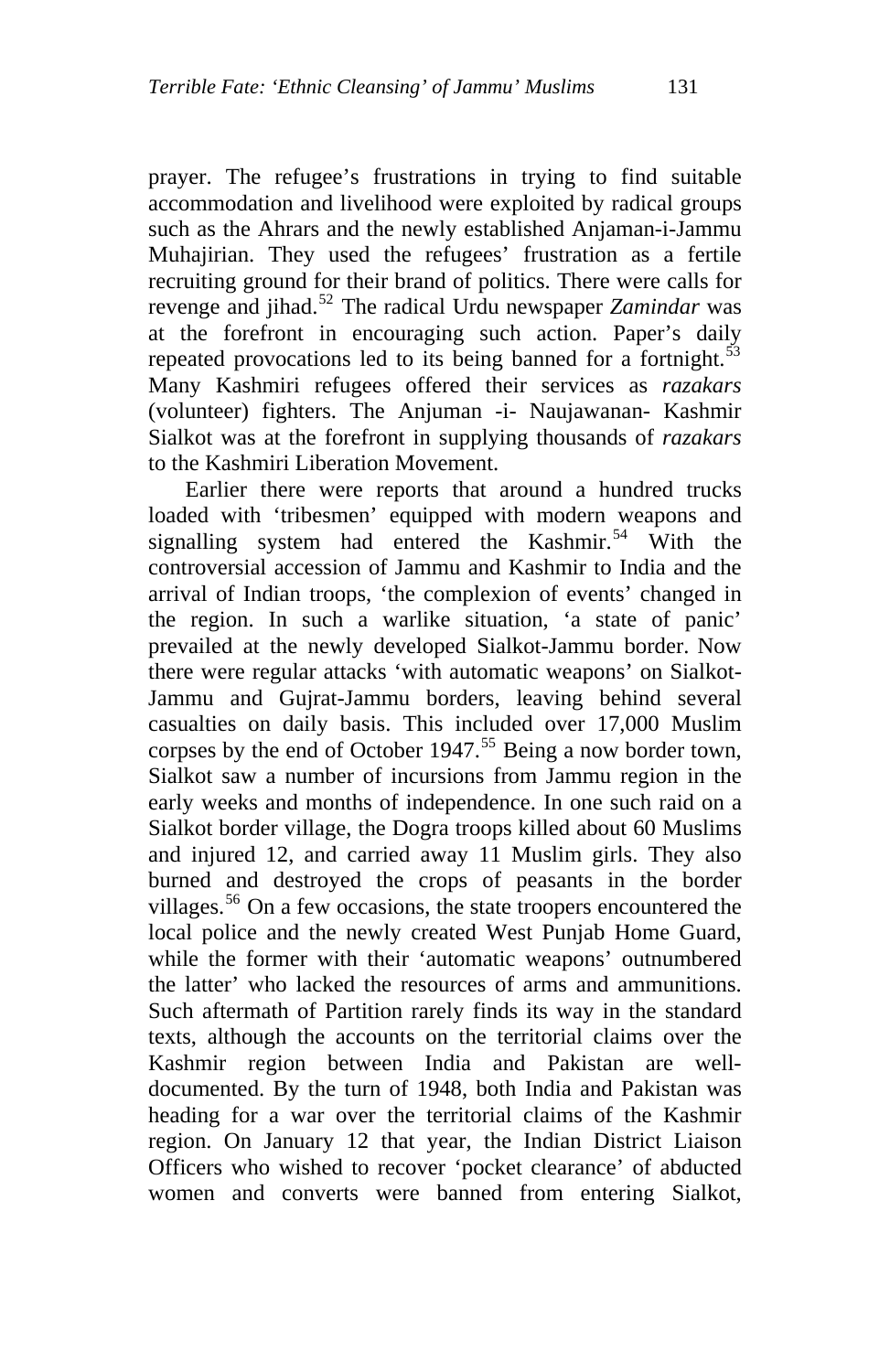although their work continued in Gujranwala and other cities of the West Punjab. While the official activities could be controlled, the border between Sialkot and Jammu remained porous and free movement between both regions was possible.

Refugees who had managed to escape from violence to reach West Punjab cities and towns, their plight continued many years after their arrival. Even, the transitory period for the processing and settlement of Kashmiri refugees was sharply different from their counterparts from East Punjab and was much tedious and a lot longer. The delay was rooted in government policy. At the beginning, the West Punjab government preferred the 'agreed areas' refugees from East Punjab over the Kashmiri refugees in allocating evacuee properties. The government representatives pointed out that there were not enough evacuee properties to allocate the Kashmiri refugees and therefore a decision to prefer the Jammu and Kashmir refugees over their Muslim counterparts from East Punjab would 'lead to great discontentment'.<sup>[57](#page-23-1)</sup> The continuing plight of Kashmiri refugees is brought home by the fact that even at the end of 1950 over 250,000 refugees were still subsisting on government rations in the various government–run camps, when almost all the camps of Muslim refugees from East Punjab had been cleared. Moreover, despite the Central government's consideration that the Muslims of Jammu province had suffered 'proportionally violence more than any other class of refugees' and that they were targets of 'real genocide', [58](#page-23-1) Pakistan's claims over the disputed territory of Kashmir meant however that refugees from there were excluded from 'permanent' resettlement scheme. In fact UN Security Council Resolutions of 1948 and 1949 established that all refugees who have left the State Jammu and Kashmir for 'Azad' Kashmir or Pakistan since 1947 are in fact citizens of the State and have 'the right to turn to the State.<sup>[59](#page-23-1)</sup> To represent this fact they were only allotted property in Pakistan on a 'purely temporary basis'.

The refugees' uncertain legal status and the state's attitude towards them were by no means unique to Pakistan. In the Indian Kashmir, until recently over three *lakhs* 'West Pakistan Refugees' (WPR) -one-third of them Sialkoties- were not granted the Permanent Resident Certificate (PRC). Legally, the migrants were categorized into two sets of migrants: (i) who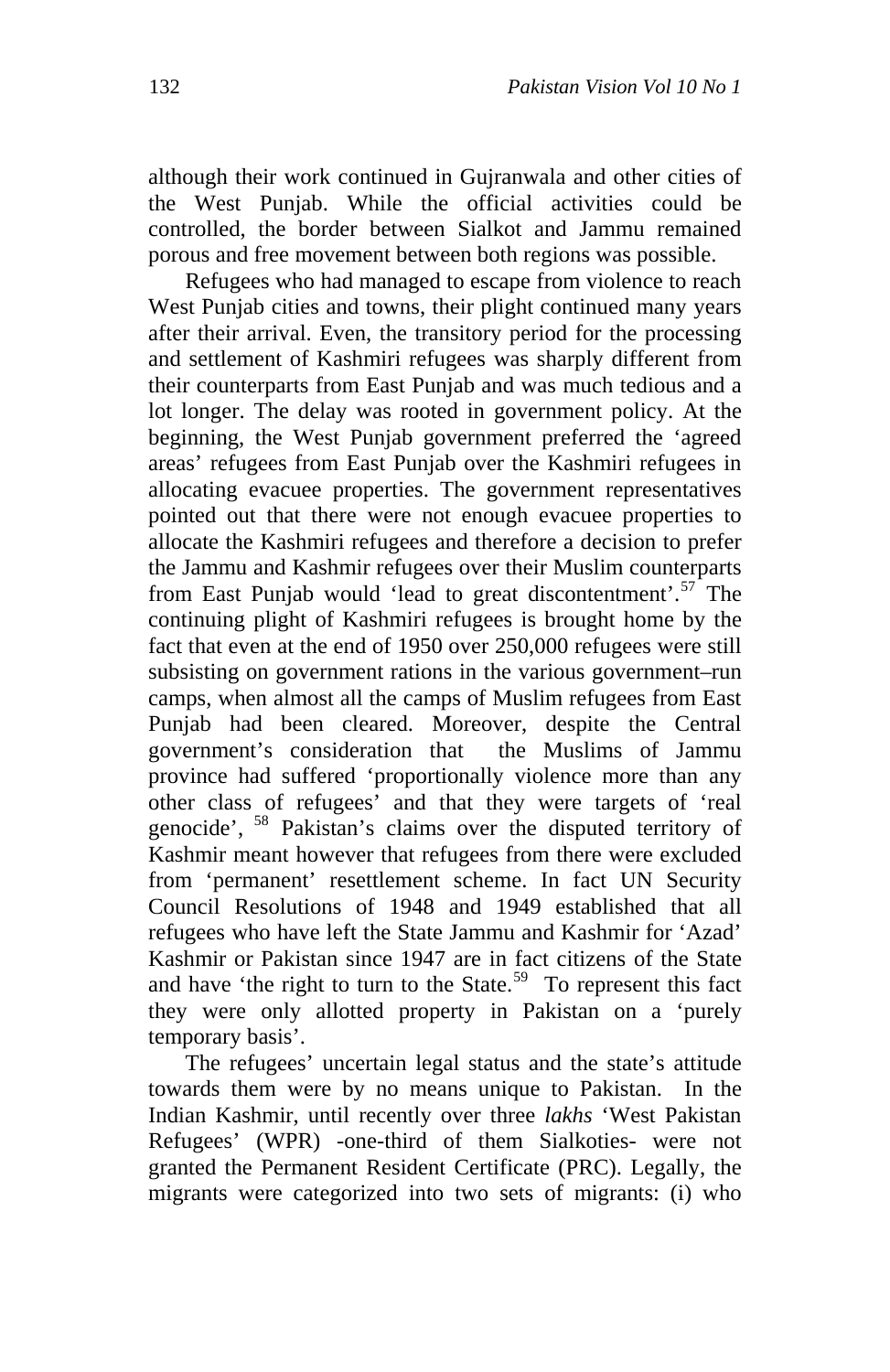migrated from Pakistan Kashmir and (ii) who came from areas that are now part of Pakistan. The former are called Displaced Persons (DPs) and the latter are '*Sharnartihis*' (refugees). While the DPs are state subjects, the Sharnartihis have not yet been granted this status. As the WPR had come from outside Jammu and Kashmir territory, they were not given the PRC. Permanent residentship was given to those whose ancestors have been living in J&K for at least 10 years before May 14, 1954. In principle, only those with PRC can buy property, get employment in the State, vote in the J&K Legislative Assembly and are entitled to other privileges. $60$  For many the Partition of India was a process rather than an event confined to 1947. Such aftermath of the partition little finds its way in the standard texts.

Notes and References

 $\overline{a}$ 

- 1 Radha Kumar, 'The Troubled History of Partitions', *Foreign Affairs*, Vol. 76, No. 1 (January/February 1997), pp. 22-34. Susan Woodward sees genocide and Partition two faces of the same coin, 'Genocide or Partition: Two Faces of the Same Coin', Slavic Review, Vol. 55: 4 (Winter 1996). The most important empirical evidence marshalled against demographic separation rests on the outcomes of four famous Twentieth Century partitions- Ireland, India, Palestine, and Cyprus- all of which were accompanied by large-scale population transfers and by substantial violence.
- 2 Joel E. Dimsdale (ed.), Survivors, Victims and Perpetrators: Essays on the Nazi Holocaust (Washington: Hemisphere Publisher, 1980); Norman Cigar, Genocide in Bosnia: The Policy of Ethnic Cleansing (Texas, Texas University Press, 1995); David Rieff, Slaughterhouse: Bosnia and the Failure of the West (New York: 1995); Michael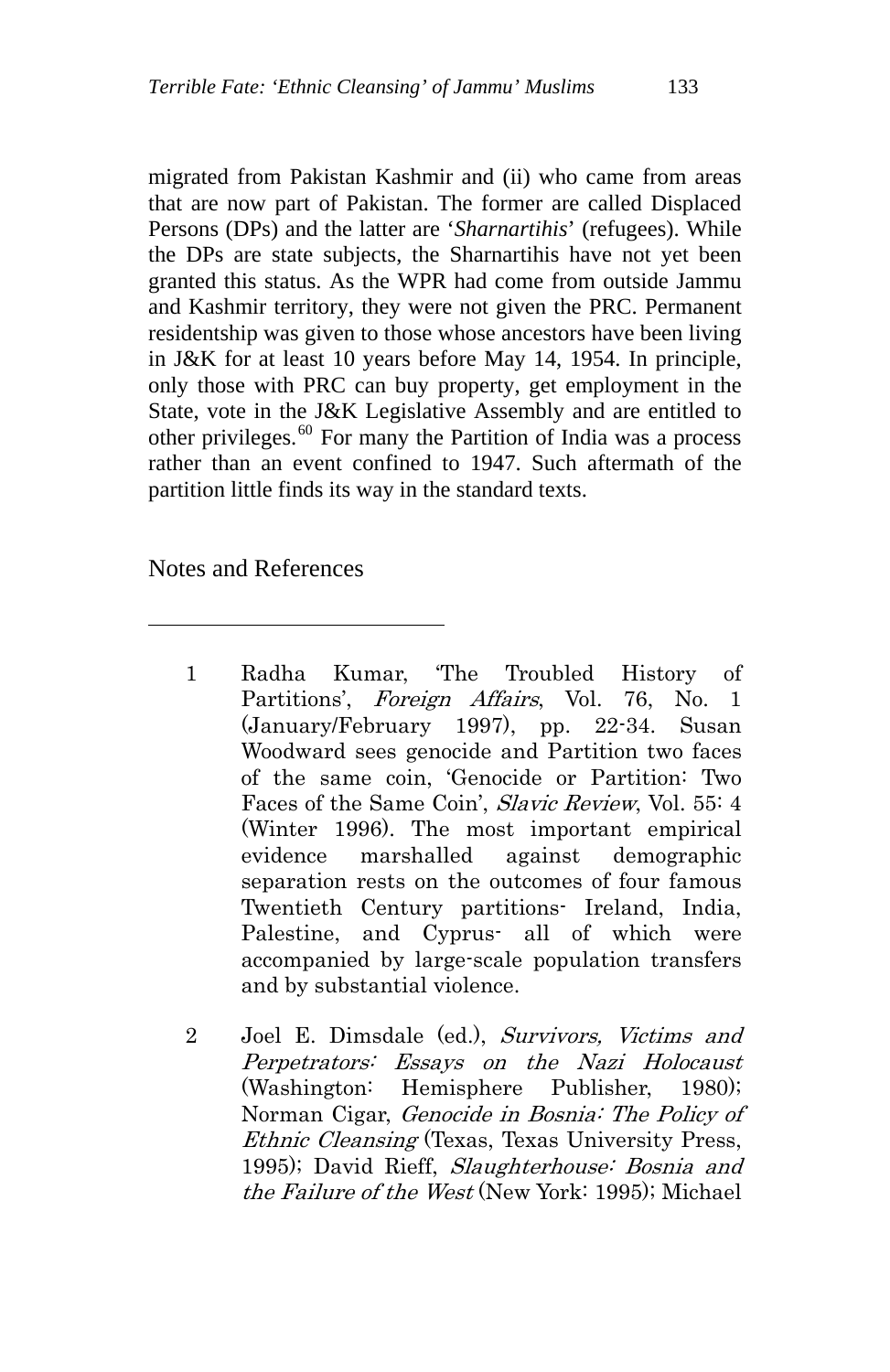N. Dobkowski (eds.), Genocide and the Modern Age: Etiology and Case Studies of Mass Death (New York, Syracuse University Press, 2000).

- 3 Paul Brass, 'The Partition of India and Retributive Genocide in the Punjab, 1946-1947: Means, Methods, and Purposes', in Journal of Genocide Research, 5:1 (2003): pp. 71-101; Anders Bjorn Hansen, *Partition and Genocide*: Manifestation of Violence in Punjab 1937-1947 (New Delhi, India Research Press, 2002); Ian Talbot, Divided Cities: Partition and Its Aftermath in Lahore and Amritsar (Karachi: Oxford Uuniversity Press, 2006).
- 4 Ian Copland, 'The Master and the Maharajas: The Sikh Princes and the East Punjab Massacres of 1947', *Modern Asian Studies*, Vol. 36:3 (2002); Shail Mayaram, 'Speech, Silence and the Making of Partition Violence in Mewat', *Subaltern Studies IX, (*New Delhi: Oxford University Press, 1997).
- 5 Mukherji Saradindu, *The hidden story of Kashmiri refugees* (Philadelphia, Oral History Association, 1996).
- 6 Seema Shekhawat, *Conflict and Displacement in Jammu and Kashmir: the Gender Dimension* (Jammu: Saksham Books International, 2006).
- 7 Cabeiri deBergh Robinson, *Refugees, Political Subjectivity, and the Morality of Violence: from hijarat to jiha*̄*d in Azad Kashmir* (unpublished PhD dissertation, Cornell University, 2005).
- 8 Robert M. Hayden, 'Schindler's Fate: Genocide, Ethnic Cleansing, and Population Transfers', Slavic Review, Vol. 55, No. 4 (winter, 1996), pp. 727-748; Geroge. J. Andreopoulos (ed.), Genocide: Conceptual and Historical Dimension (University of Pennsylvania press, 1997); Leo Kuper,

 $\overline{a}$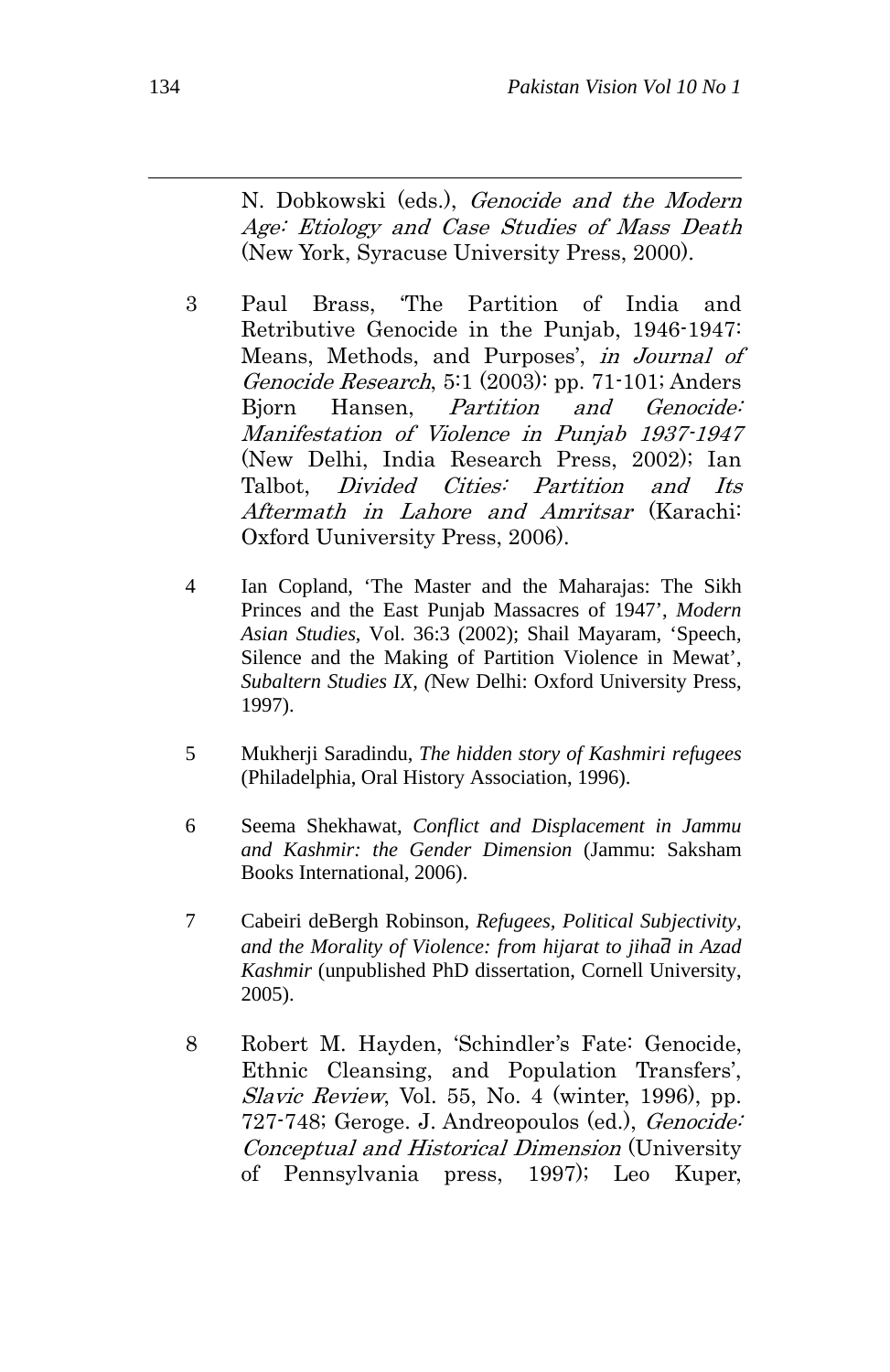Genocide (Harmondsworth: Penguin, 1981).

- 9 Ian Kerskaw, The Nazi Dictatorship: Problems, Perspectives of Interpretation (London: OUP, 4th Addition, 2000). Particularly see the chapter 5, pp. 93-133.
- 10 Sumantra Bose, Kashmir: Roots of Conflict, Paths to Peace (Harvard University, 2003); Prem Shankar Jha, The Origins of a Dispute: Kashmir 1947 (New Delhi: Oxford University Press, 2003; Mridu Rai, Hindu Rulers, Muslim Subjects: Islam, Rights, and the History of Kashmir (New Delhi: Permanent Black, 2004); Chitralekha Zutshi, Languages of Belonging: Islam, Regional Identity, and the Making of Kashmir (New Delhi: Permanent Black, 2004); Victoria Schofield, Kashmir in Conflict: India, Pakistan and the Unfinished War (London: 2000); Alastair Lamb, Incomplete Partition: the Genesis of the Kashmir Dispute, 1947-48 (Hertingfordbury, 1997).
- 11 For the background to both the agitation and to Punjab politics after the formation of the Unionist Party see, Ian Talbot, Khizar Tiwana, The Punjab Unionist Party and the Partition of India (London: Richmond, 1996), pp. 145-156.
- 12 'Wreckage of Punjab', The Times, (London), 18 March 1947, p. 5.
- 13 Jenkins to Wavell, 17 March 1947, *Disturbances* in the Punjab 1947: A Complication of Official Documents (National Document Centre, Islamabad, 1994) (Henceforth Disturbances in Punjab 1947 followed by page number), p. 100.
- 14' Refugees Flock into Kashmir', The Times, (London), 14 March 1947, p. 3.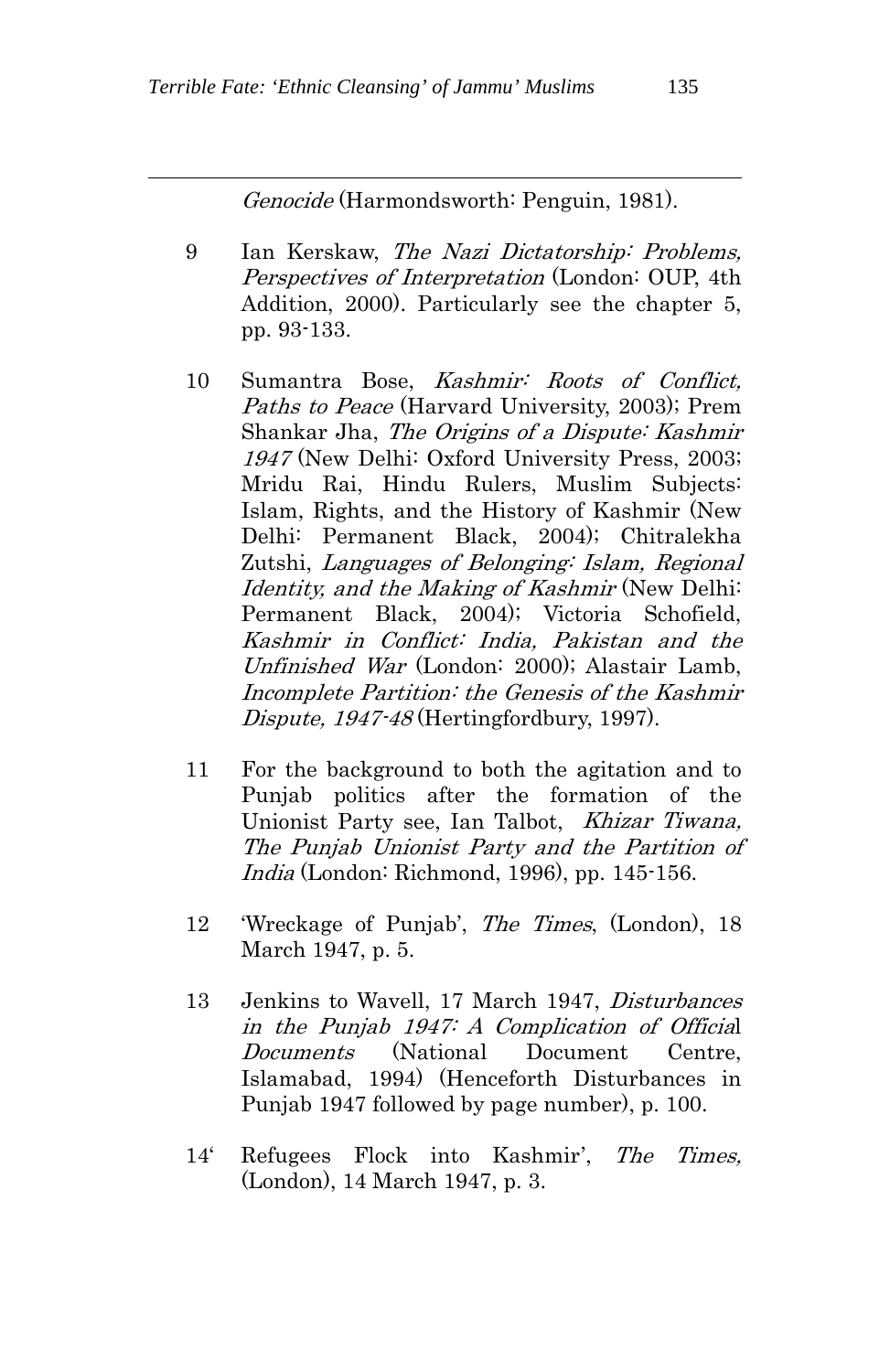- 15 Inqilab, (Lahore), 2 May 1947, p. 3.
- 16 The Times, (London), 8 September 1947, p. 4.
- 17 Kashmir Rebels Attacked by Aircrafts', The Times, (London), October 31, 1947, p. 4.
- 18 'Reinforcement for State Troops: City Panic', *The Times*, (London), October 28, 1947, p. 4.
- 19 Her husband, Duni Chand Mehta, a member of the Kashmir civil service, was posted as deputy commissioner of Muzaffarabad – Wazir-e-Wazrat in the State – in the summer of 1947. For details see, Krishna Mehta, *Kashmir 1947, A Survivor's Story* (New Delhi: Penguin Books, 2005), p. 7.
- 20 *Civil and Military Gazette*, (Lahore), 16 January 1951, p. 5.
- 21 Ian Talbot and Darshan Singh Tatla, *Epicentre of* Violence: Partition, Voices and Memories from Amritsar (Delhi: Permanent Black, 2006), p. 33
- 22 Tribal Hazards in the Border Territory', the Times, (London), January 26, 1948, p. 5.
- 23 The Ministry of Refugees and Rehabilitation, File No. B132, 169/CF/ 53, NDC, Islamabad
- 24 J. K. Rady, 'Mass Killings of Muslims in Jammu province', Nawa-i-Waqt, (Lahore), 29 October, 1947, p. 3.
- 25 The Punjab Police Abstract of Intelligence for the week ending of August,, 1947, p. 612, NIHCR
- 26 *Daily Telegraph*, (London), 12 January 1948
- 27 L. Leo, 'Genocide and the Plural Society', in J.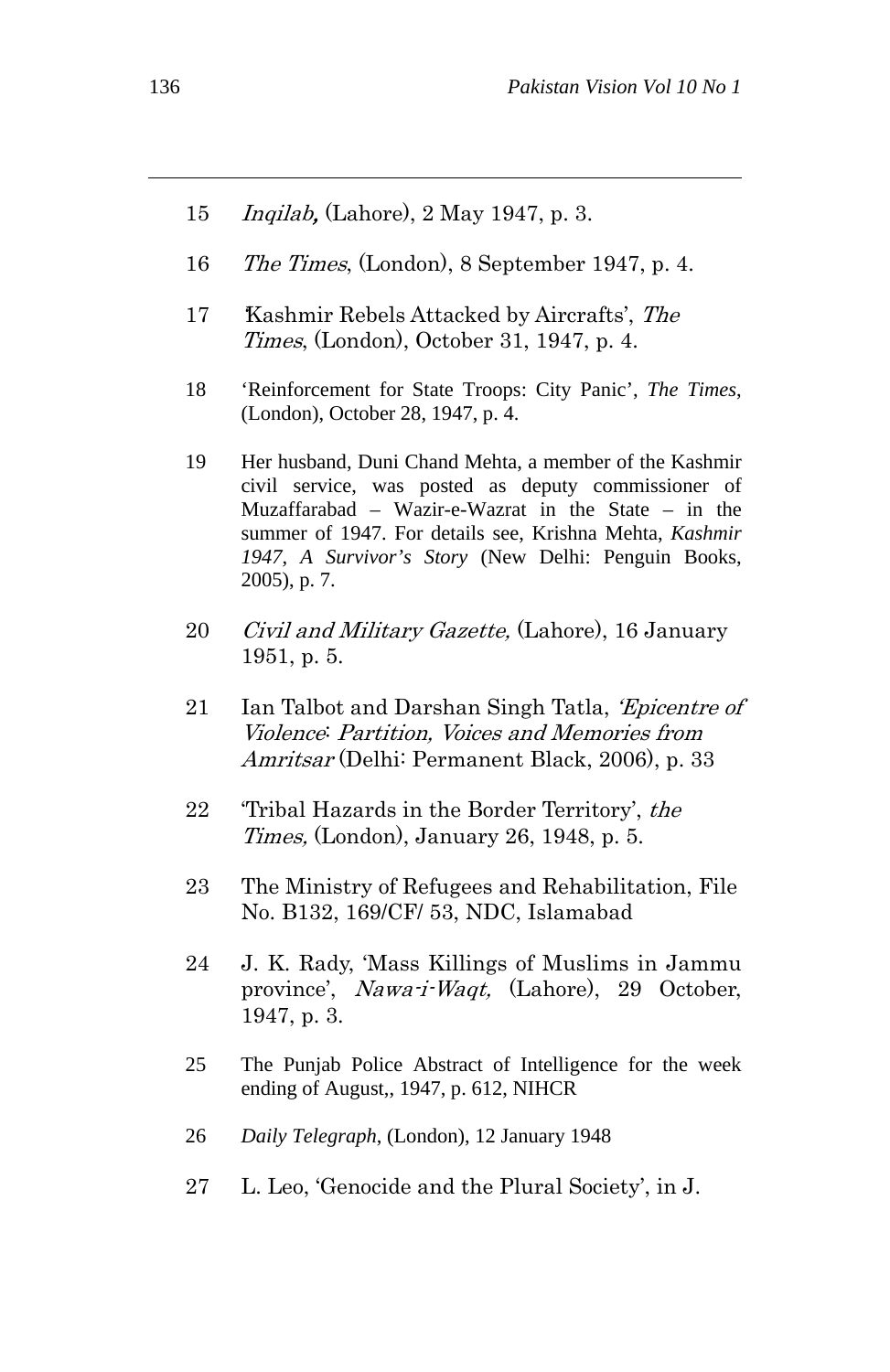Hutchison and D. Smith (ed.), *Ethnicity* (Oxford: 2004).

- 28 Pakistan Times, (Lahore) 19 September 1947.
- 29 Nawa-i-Waqt, (Lahore), 20 November 1947, p. 6.
- 30 Nawa-i-Waqt, (Lahore), 29 October, 1947, p. 2.
- 31 Sialkot District Police Record, , thana Shakargarh, FIR no. 179, 28 November 1947
- 32 Elimination of Muslims from Jammu', Part II, The Times, (London), 10 August 1948, p. 5.
- 33 Pakistan Times, (Lahore), 19 September, 1947
- 34 The Journey to Pakistan: Documentation on Refugees of 1947, pp. 298-99.
- 35 Interview with Zafar Butt, Sialkot, 16 January 2007
- 36 Interview with Khalid Ali Gujar, 16 January 2007
- 37 Interview with Kawaja Tahir, Sialkot, 16 January 2007
- 38 Interview with Zarar Hussian, Sialkot, 15 January 2007
- 39 Interview with Sarmad Mahmud, Sialkot, 15 January 2007
- 40 Interview with Zarar Hussian, Sialkot, 15 January 2007
- 41 Interview with Hussein Gujrar , Sialkot, 17 January 2007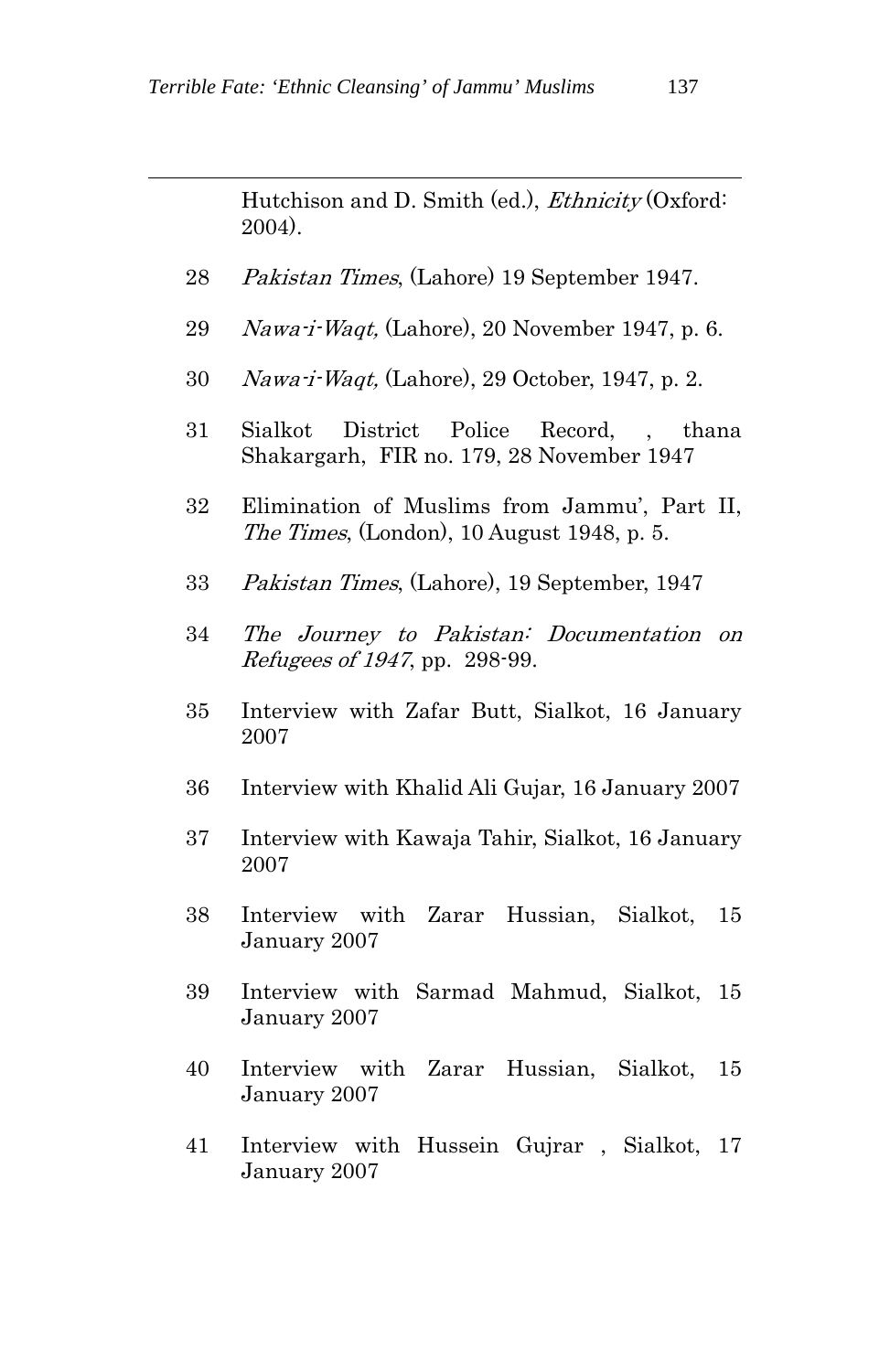- 42 The Census of India, 1961, Vol. V1, cited in M. H. Kamili, *Census of India* (Srinagar, 1968), p.42, p. 157 and pp. 359-60
- 43 Anuradha Bhasin Jamwal', Prejudice in Paradise', *Communalism Combat*, Vol. 11: 104 (January; 2005)
- 44 'Elimination of Muslims from Jammu', II, The Times, (London), 10 August 1948, p. 5.
- 45 Ian Copland has suggested that perhaps 30,000 Muslims were killed in these areas and that 100,000 were forced to flee in this case of ethnic cleansing. Ian Copland, 'The Further Shores of Partition: Ethnic Cleansing in Rajasthan, 1947', Past and Present, 160, (1998): pp. 203-239.
- 46 The violence in Alwar and Bharatpur is analyzed in Shail Mayaram's Resisting Regimes which the author presents strong evidence that what occurred in the these Princely States and in the adjacent Punjab district of Gurgaon, where the Meos were widely distributed, was nothing less than ethnic cleansing against the Meos. Shail Mayaram, 'Speech, Silence and the Making of Partition Violence in Mewat', in Subaltern Studies IX, 1997, p. 139; Resisting Regimes: Myth, Memory and the Shaping of a Muslim Identity (New Delhi: Oxford University Press, 1997).
- 47 Christopher Snedden, 'What happened to Muslims in Jammu? Local Identity, "the Massacres" of 1947 and the Roots of the Kashmir Problems', South Asia, Vol. XXIV, no. 2 (2001), 111-134.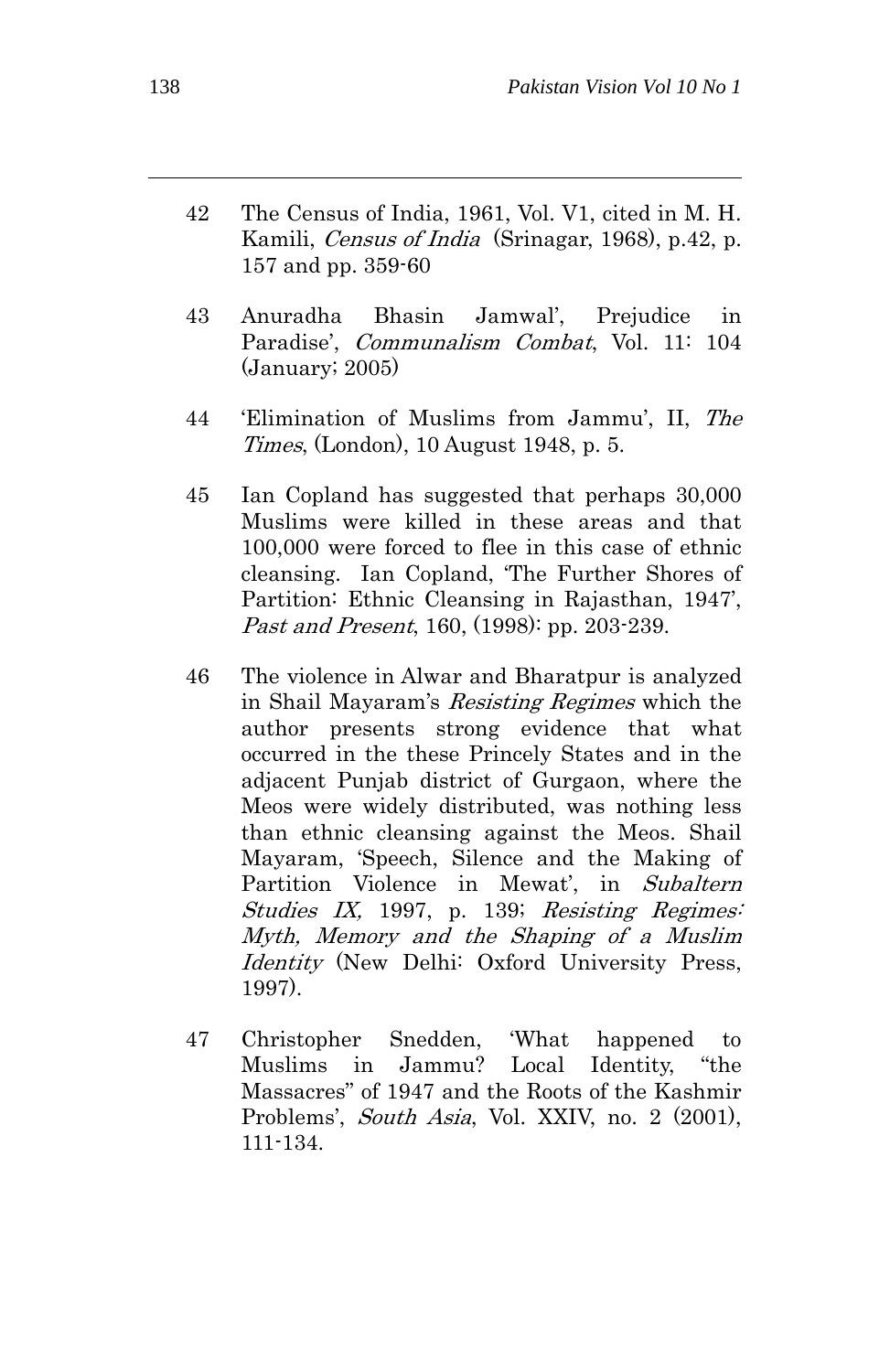- 48 For Mountbatten's address to the East India Association London on a topic 'Maharaja verses the People: Genesis of the Kashmiri Dispute', *The Civil and Military Gazette*, 10 September 1951, pp.3-4.
- 49 Paul Brass terms the Partition violence in Punjab as 'retributive genocide'. He considers 'the genocidal massacres' in the Punjab were organized and planned, but their 'special character is that they were not ordered by a state'. Paul Brass, 'The Partition of India and Retributive Genocide in the Punjab, 1946-1947, in Journal of Genocide Research, 5:1 (2003): pp. 71-101; see page p. 72
- 50 *Civil and Military Gazette* (Lahore) 11 September 1951, p. 7.
- 51 During the colonial period, Sialkot would serve as a transit centre between British India and the Princely State. Thus Kashmir has a long history of migration and political association with Sialkot. Kashmiris would come over seasonally in Sialkot in the search of work during the winter. In 878-79, there was a severe famine raging in Kashmir, and large numbers of people had to be migrated to Sialkot. According to the census of 1891, of the total the district received about 20,653 migrants from Kashmir alone. See for details, Sialkot District, 1894-95, File No. K 21 (a) XVI, Part (A), pp. 34-40, Punjab Archives, Lahore
- 52 *Civil and Military Gazette*, (Lahore), 30 November, 1949, p. 5.
- 53 Nawa-i-Waqt, (Lahore), 1 October 1947, p. 1
- 54 Nawa-i-Waqt, (Lahore), 29 October 1947, p. 2.